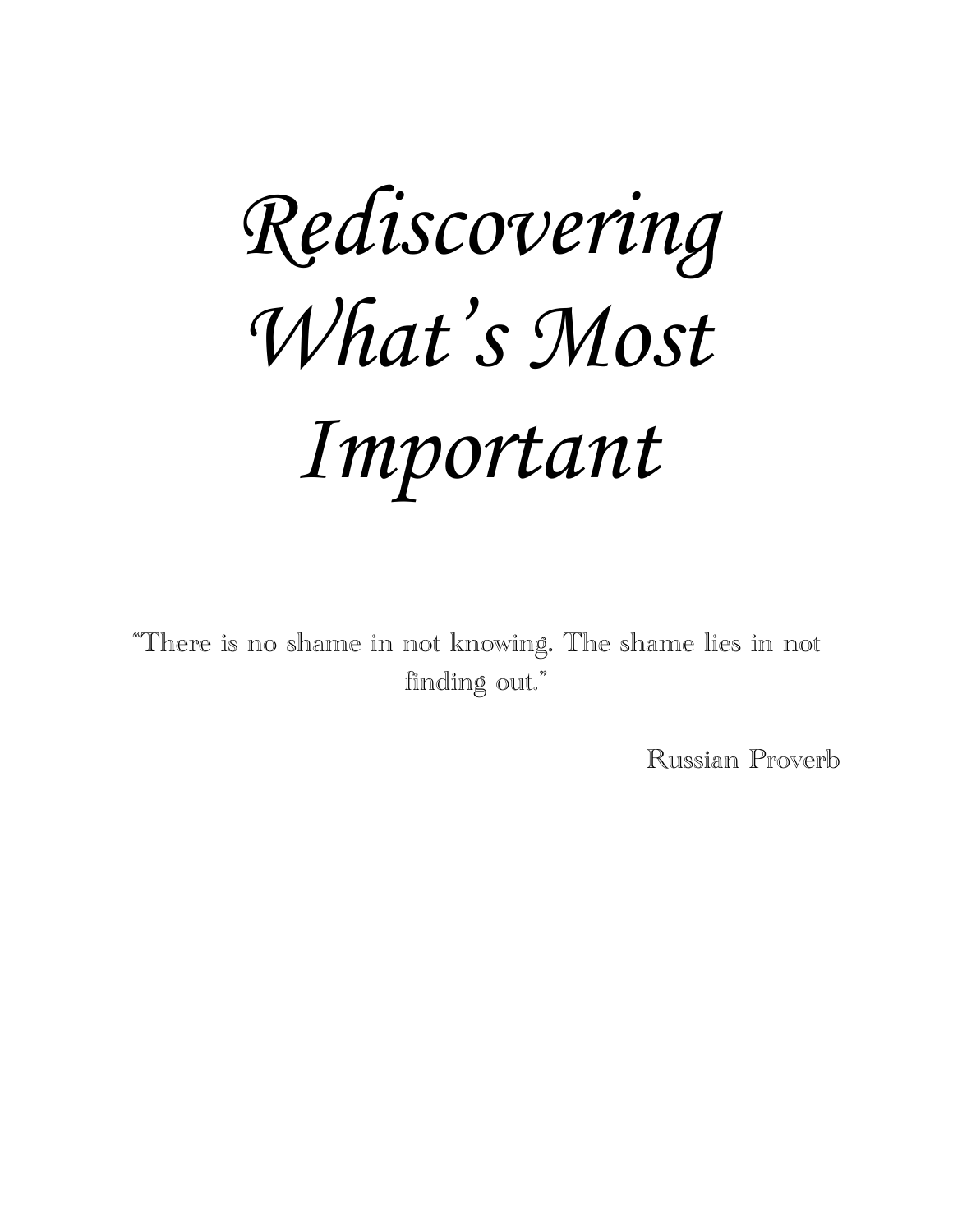COPYRIGHT © 2012 by Anthony Coleman All rights reserved ISBN: 978-1-300-77581-2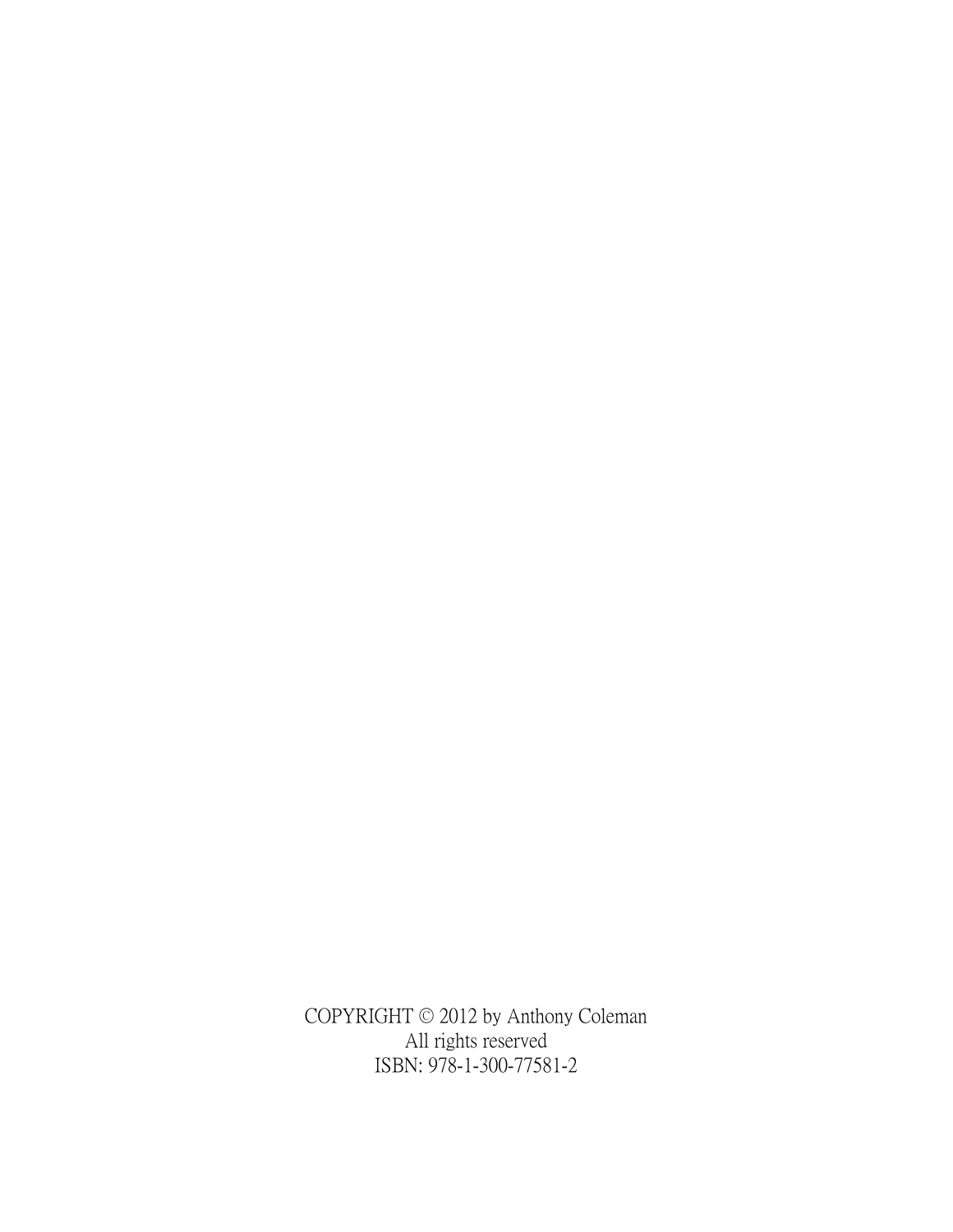-To those who choose to seek *Truth, Love,* and *God.*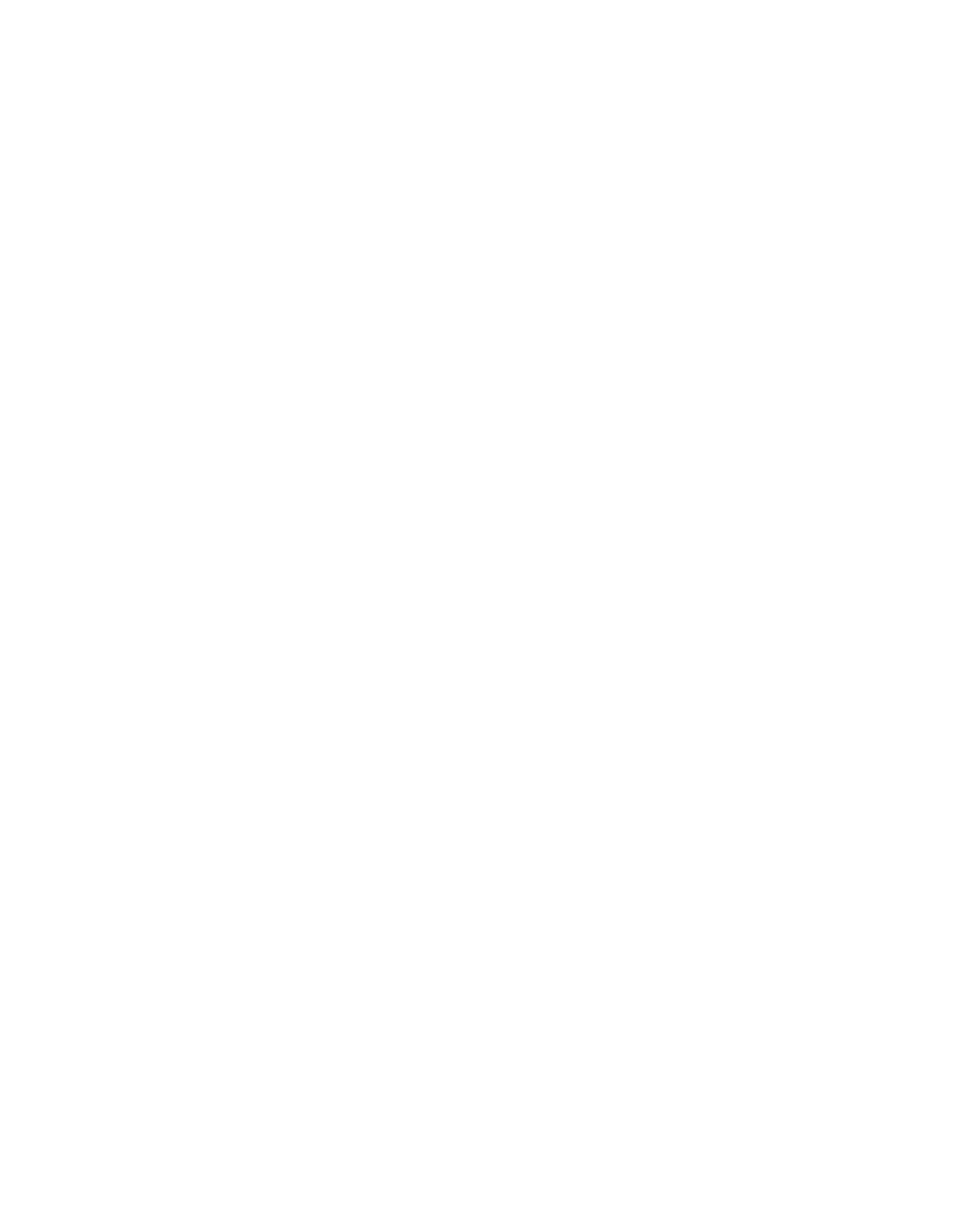## *Contents*

| Prologue: What is Love?     |                                     | vii  |
|-----------------------------|-------------------------------------|------|
| Connection 1: For Yourself  |                                     | 11   |
| Connection 2: For Family    |                                     | 17   |
| Connection 3: For Friends   |                                     | 21   |
|                             | Connection 4: For Significant Other | 25   |
| Connection 5: For Strangers |                                     | 31   |
| Epilogue: Represent Love!   |                                     | XXXV |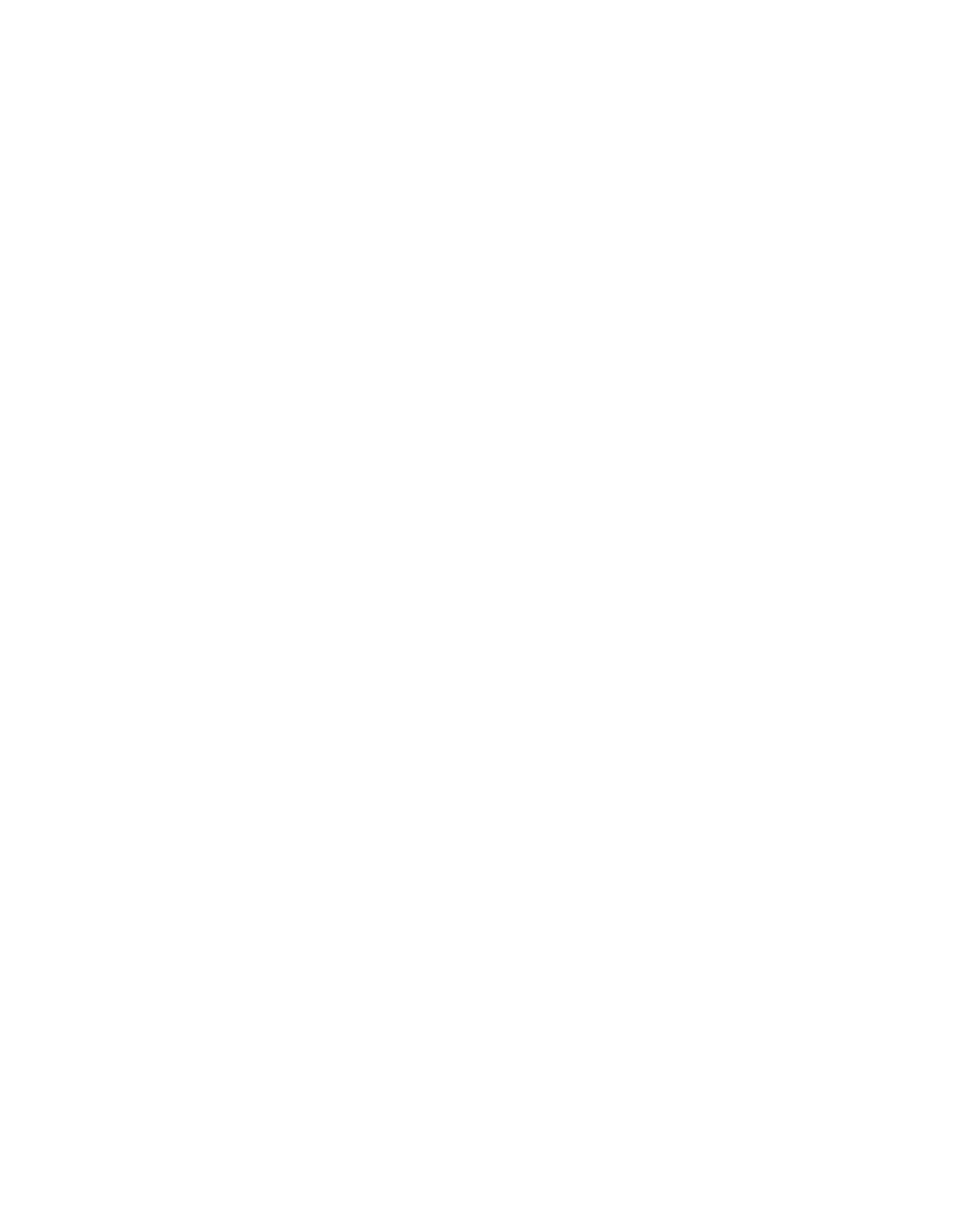

This is probably one of the most popular questions that could ever be asked: **What is love?** With so many people and opinions, there comes so many different definitions, such as:

**"Love is.....**

- .....when you care more for someone than you do yourself."
- .....an emotion of a strong affection and personal attachment."
- .....when someone means so much that you will do anything for them."
- .....when someone can make you happy in a way that nobody else can."

Some might even say:

#### **"No one can define love."**

With so many definitions, love seems like something that can only be defined personally. One person's experience with love can be completely different to another's experience. With these experiences comes personal definitions.

But.... There is a SET definition.

Love not only has a definition, but a definition that is constant and absolute.

What is this definition?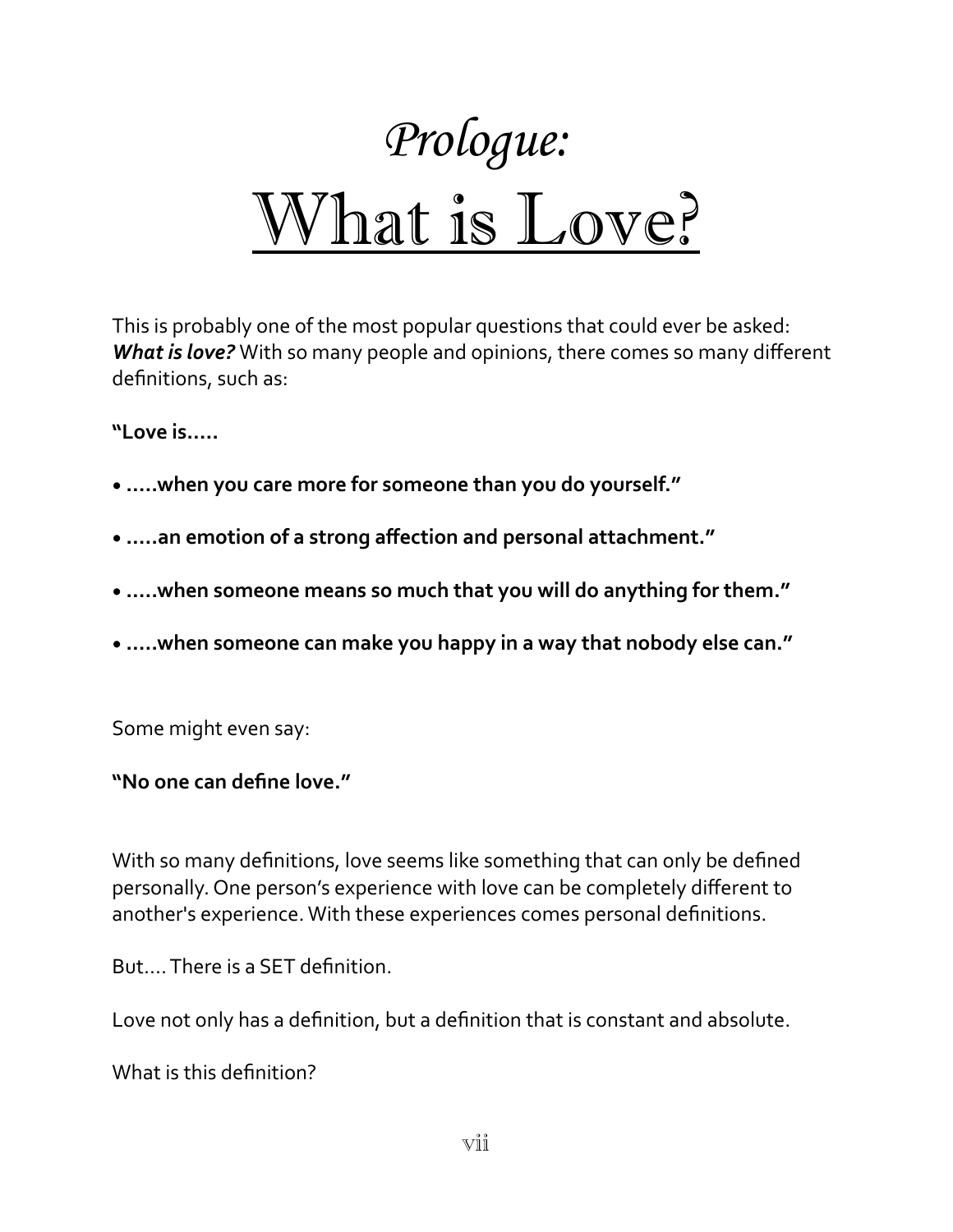#### Love is a positive force of energy that influences us to do and be *better in life.* It's from this energy that allows us to attain personal fulfillment.

How are we fulfilled by love?

Love is claimed as the greatest of all virtues. Virtues such as:

- *• Trust*
- *• Honesty*
- *• Caring*
- *• Kindness*
- *• Respect*
- *• Happiness*
- *• Loyalty*
- *• Forgiveness*
- *• Sacrifice*

The most amazing aspect of love is that it isn't the greatest of all virtues. It's the source of all virtues. How? Simple.

If you love someone, you will:

- *Trust* that person
- Be *Honest* to that person
- *Care* for that person
- Be *Kind* to that person
- *Respect* that person
- Want that person to be *Happy*
- Be *Loyal* to that person
- *Forgive* that person
- **Sacrifice** for that person

Our human nature is to desire to feel loved, which means, the desire to experience these virtues. We are fulfilled by these virtues because *they give us what* we cannot give ourselves. We can't force others to love us, but hope they will *freely* give us their love for it can fulfill us.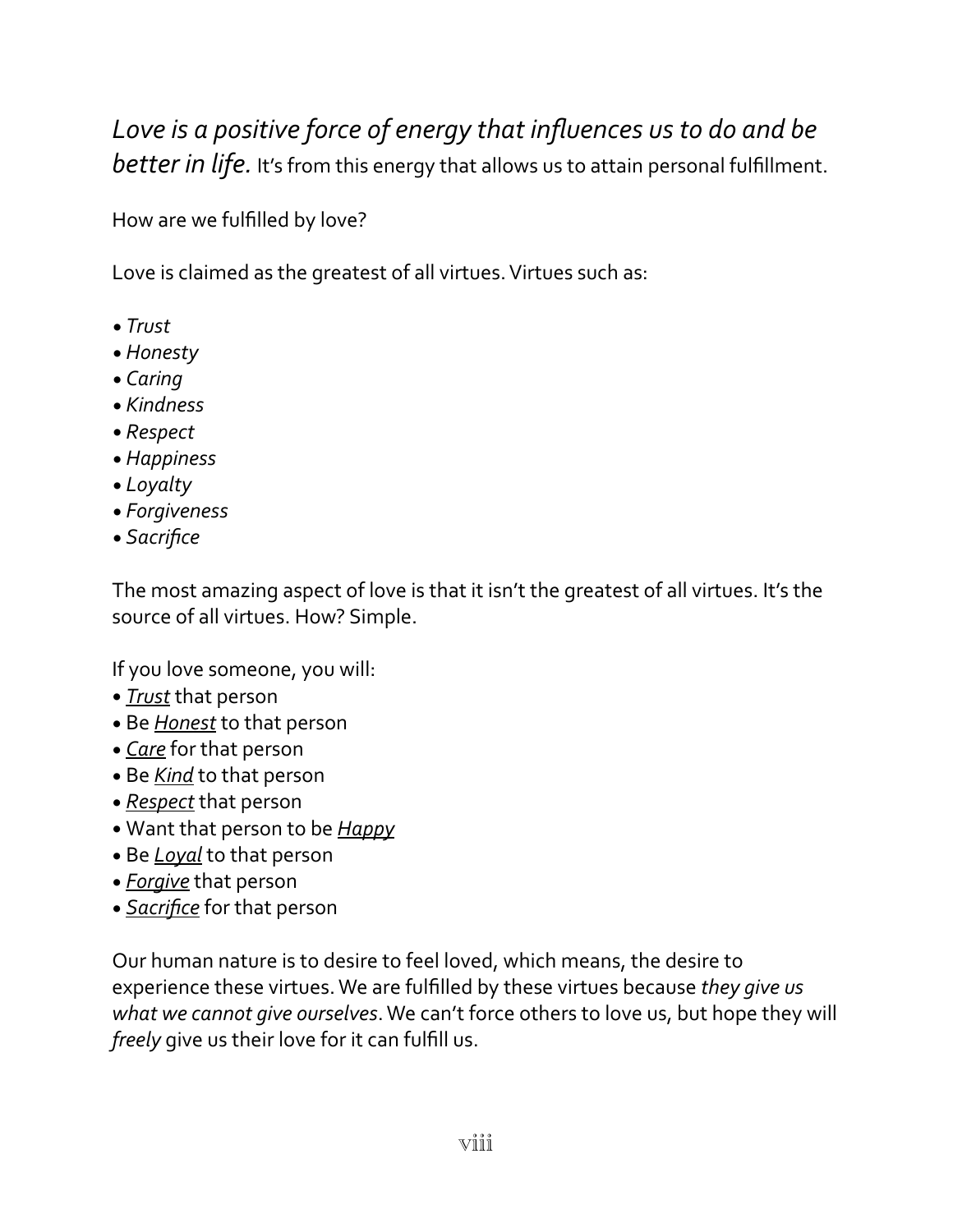With this SET definition in mind, we have to be careful of how we give out the title love because with that title, there is a natural expectancy. If people don't do what is expected naturally, pain occurs.

Why does it hurt when family betrays us, or when a friend lies to us, or when a spouse cheats on us? Because of our expectations to be treated with *respect*, *honesty*, and *loyalty*. Even so, we do not demand to be treated with love, but to have faith that those who love us will do what is expected.

Love is what connects family, friends, and significant others together. It's those types of people that makes life worthwhile. Love is selfless and it's all about giving to the ones we hold closest to our hearts. The reason why we would give so much is because we admire who they are and what they do for us. We all seek fulfillment, which is to attain the happiness that we can't produce on our own. Remember, life is not meant to be lived alone, but to be lived with others who we share the connection that is called love.

*(Did you know that you only need one person that you share a relationship with to make it through life?* One person is enough to experience all that love has to offer. *Having more people to create relationships with is just a wonderful opportunity to have.)*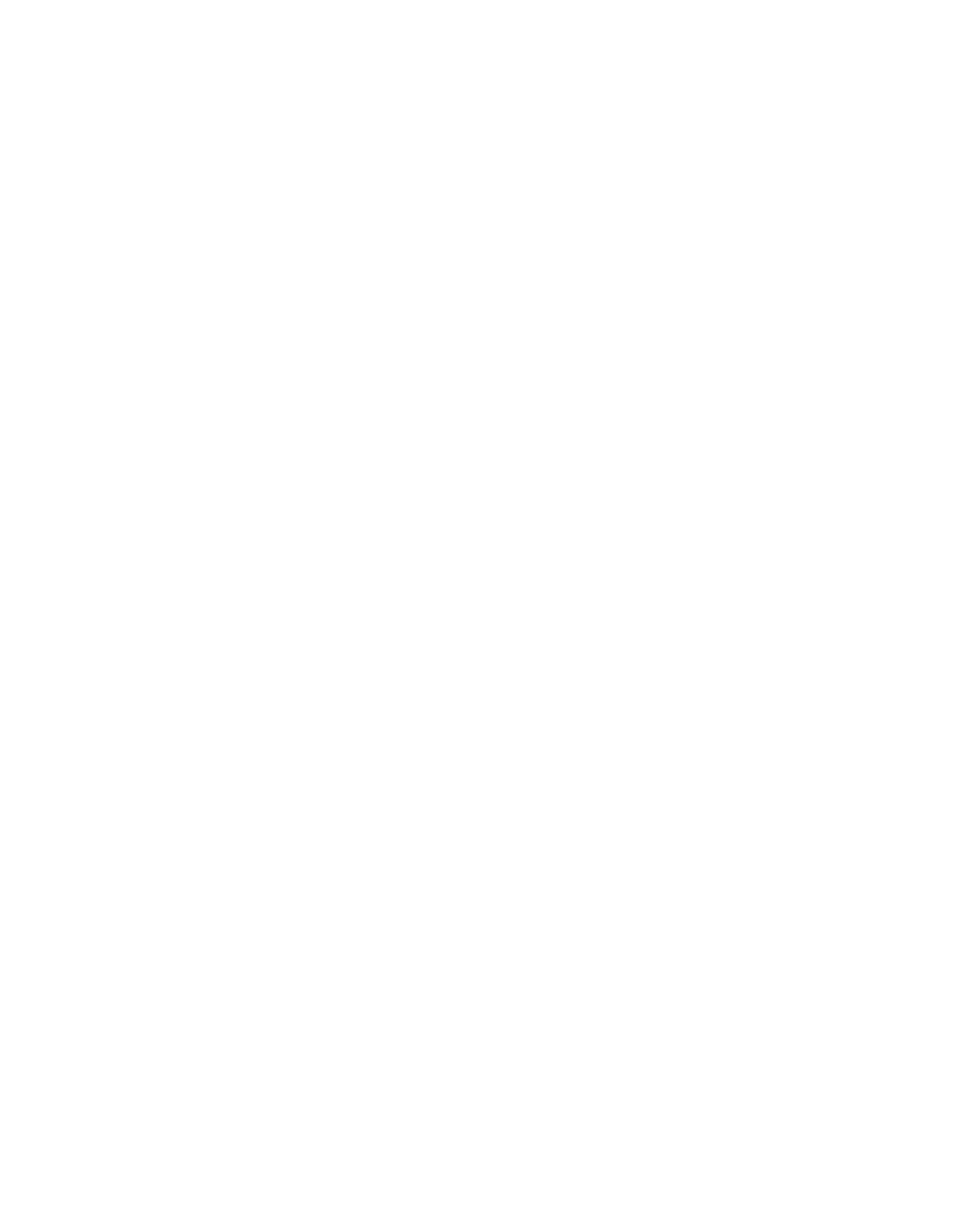## *Connection 1:* For Yourself

This is the most.......

......I repeat......

.......The most important relationship to have in life.

The relationship with yourself doesn't just able you to truly love others, but the only way to understand love. In order to give something value, you have to understand its worth and to understand the worth of love, you have to apply it to yourself.

But how do you apply love to yourself?

You have to understand the facts! Because you are an individual, that makes you different than anyone else. Because you are different than anyone else, that makes you one-of-a-kind. Because you are one-of-a-kind, that makes you valuable (*Self-worth*). 

Once you know the facts, you must take time to study who you are and where you are headed in life. But keep in mind that in order to love yourself, you must make who you are and where you are headed surrounded by love.

Love means to *inspire*, *strengthen*, *comfort*, and *encourage*. We must learn to apply those qualities (*and virtues*) to ourselves. We must know, like any other relationship, it will take time to establish, but once it's establish and only when it's establish, can you possibly know it's worth, your worth.

There will be those who will treat us bad, hurt us, mock us, do anything that will try to destroy and break us. Understand that **love is truth**, which means that it is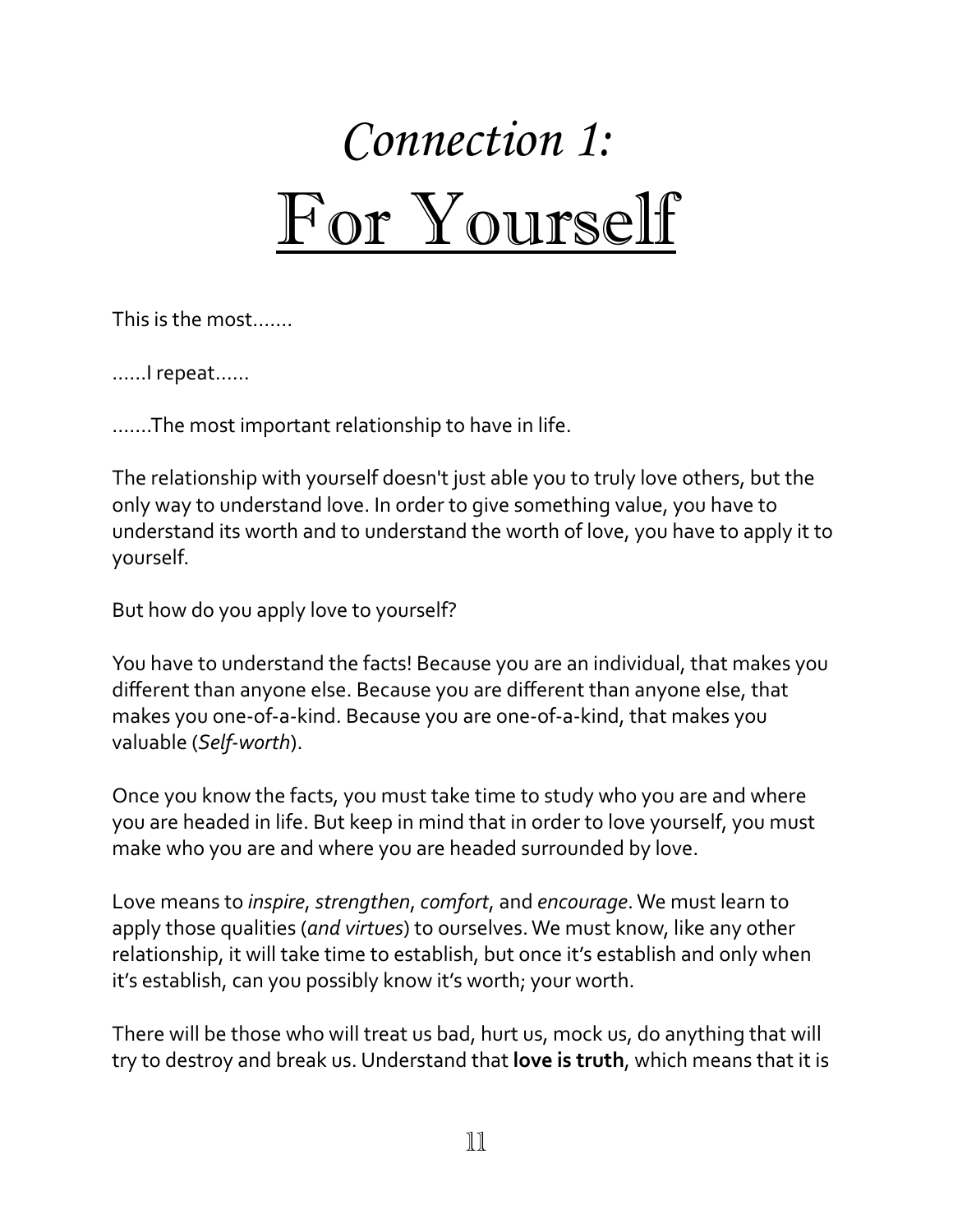forever true and no one can change its value. If you love yourself, what someone says cannot break you because you are convinced by the truth.

(*But imagine the damage that others could do if you didn't love yourself......*)

However, don't think that just because you love yourself that you are impervious to the negative words and actions from others. The success of the relationship with yourself is not a destination, but a journey. Negative words and actions can hurt, but that doesn't mean we are weak neither does it mean we have to buckle. We have to love ourselves constantly and if we don't keep *inspiring*, *strengthening, comforting* and *encouraging* ourselves, we will break under the pressure by others and by life.

Even when we love ourselves, we know that there is a limit to how much happiness we can generate. That is why we must connect with others! Life is not meant to be lived solely by the love from ourselves, but also (*and mainly*) by the love from others!

We have to build our foundation of self-love. The connection we have with others cannot support us, only enhance us. You will never realize love and its power of fulfillment unless you have already been fulfilled.

### **My Experiences:**

I am 21 years old, I haven't gone to college, I haven't had a girlfriend in about  $\zeta$ years, I don't drink, I don't travel, I don't smoke, I'm still a virgin, I'm a loner......

Let's face it! I am a loser!

But a loser in whose eyes?

Growing up, I did what I was told. I was told that I was supposed to get good grades in school, go to college, get a well-paying job, and live until retirement. I never questioned that path that I was put on until the 3rd year in high school when I had enough!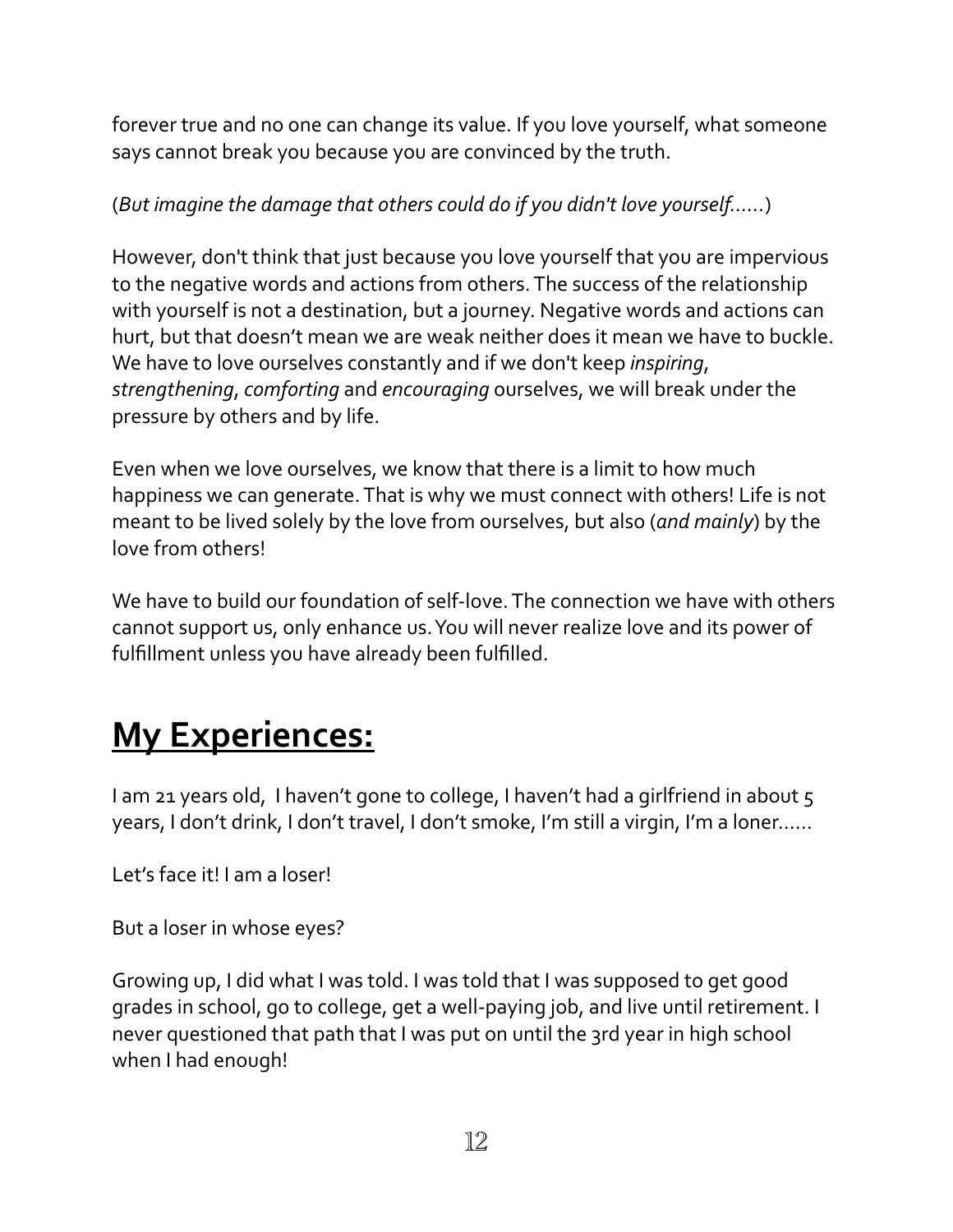Am I expected to follow a path that I do not understand? Why am I considered a loser? Because I don't do what everyone else was brainwashed to believe they had to do? Maybe being free makes you a target for those who are enslaved.

In my time of solitude, I didn't study education; I studied wisdom. I never knew that I could find/discover who Anthony Coleman was until I took time to observe. I was someone who was different, not just by free will, but destined to be, like everyone else. Who else in this universe, in all of time, could possibly be the same as me? Is uniqueness something to hide to fit in or something to express to stand out? 

Actions in life should only be justified by understanding and desiring to do so. This is who I am: I am someone who wants to find out and live out what it is that my heart yearns for. I will live backwards from the life that was once lived in reverse. I will find my way to answer the same questions, but it might take me a little longer than others.

I love who I am. I accept who I am. I feel as though I am able to be myself. My truth in life is that I have the potential to become the very best me! If that is truth, how can I believe in the lies from others? Am I really a loser? That depends solely on the words I say to myself when no one is around.

I believe that your eyes are not your own if you were conditioned to look for what you are not able to see. It's because I know I am an individual with potential that I am able to realize this:

#### *You* + Free will + Potential = No excuse but to do better and be better in life.

That is the formula for victory! We must enlighten others, but you must first be enlightened yourself. We must love others, but you must first love yourself. Why? Because you cannot give to others what you don't have for yourself!

#### **What I've Learned:**

• You need to have a dream/goal/passion that represents your life.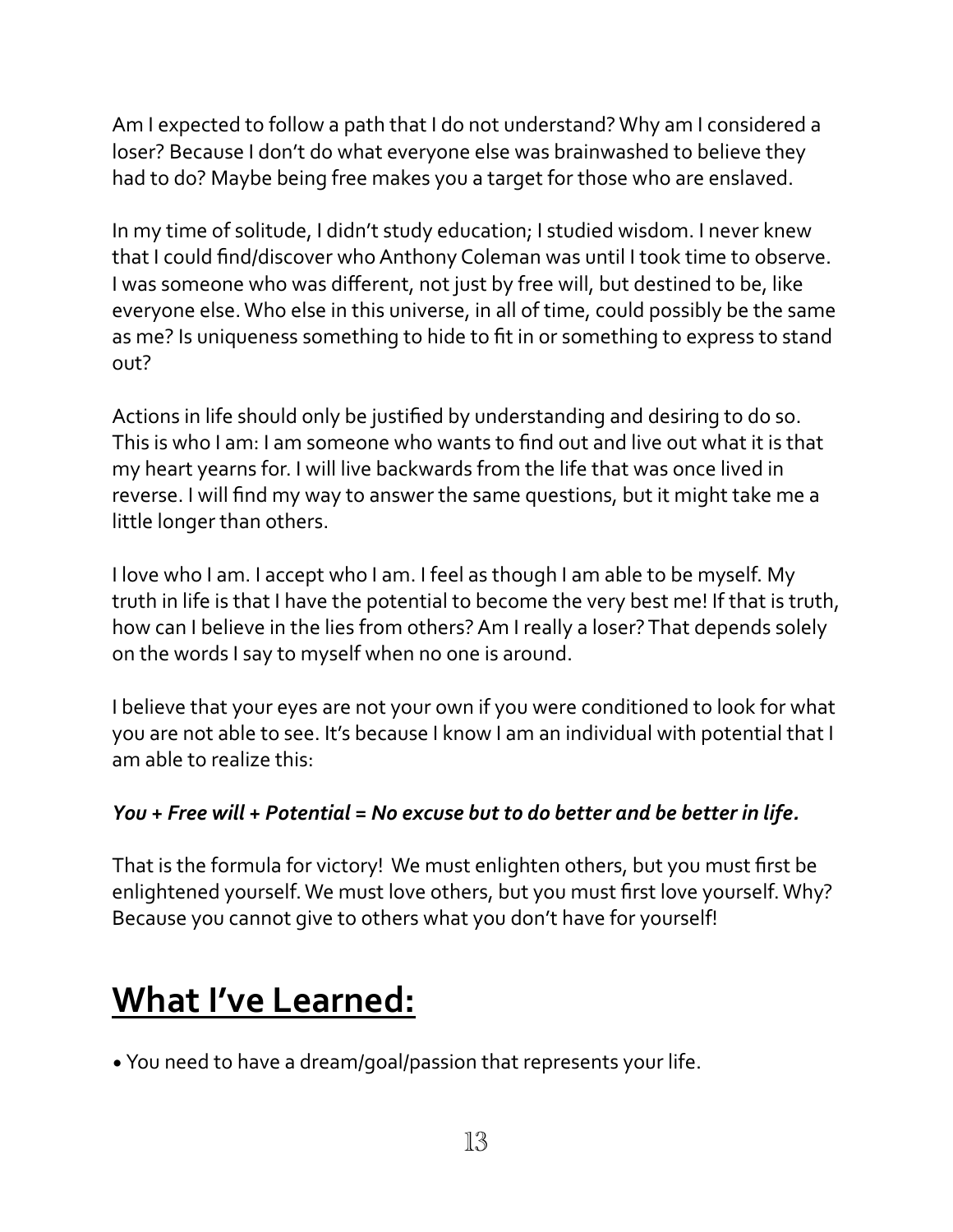- You wouldn't waste time doing anything unnecessary that will hold you back from moving forward.
- It is a priority to establish morals, values and standards.
- You wouldn't hurt or corrupt others because you would be hurting and corrupting yourself.
- You are more likely to be involved with negativity if you don't take time to study who you are and where you are headed in life.
- Self-respect is a necessity in life.
- Because love is freedom, you have to choose to love yourself and to love others.
- Negative words and actions from others can only stop us if we let them.
- Don't involve yourself with those who choose to live in negativity.
- You can never lose your self-worth, but you can lose sight of it.
- Whatever you believe, you will act upon that belief.
- It takes time and dedication to create a healthy relationship with yourself.
- Good self-esteem must be developed constantly.
- You would do whatever you can to live a positive lifestyle.
- You would have integrity which forbids you to compromise your morals, values and standards.
- You would not try to escape problems in life, but try to find positive ways to solve them.
- You will not accept being weak because you would know that you need to be strong in order to live.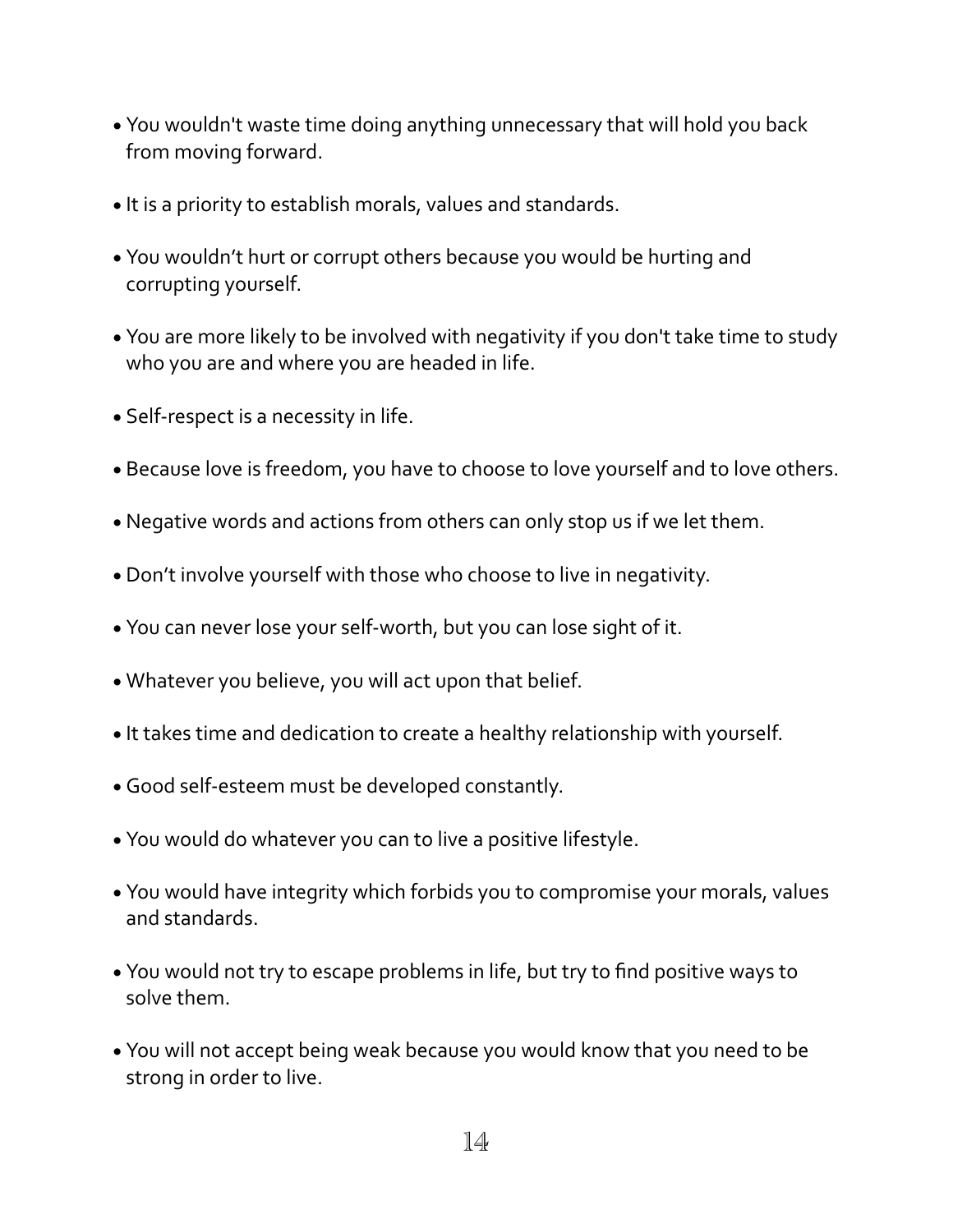- No one can make you want to do better.
- You must be disciplined towards your responsibilities.
- If you make a mistake, don't stay in that mistake, but learn from that mistake to do better the next time.
- You must know the difference between what you want, need, and deserve in life.
- Love contains no negativity or corruption, but embraces in positivity and truth.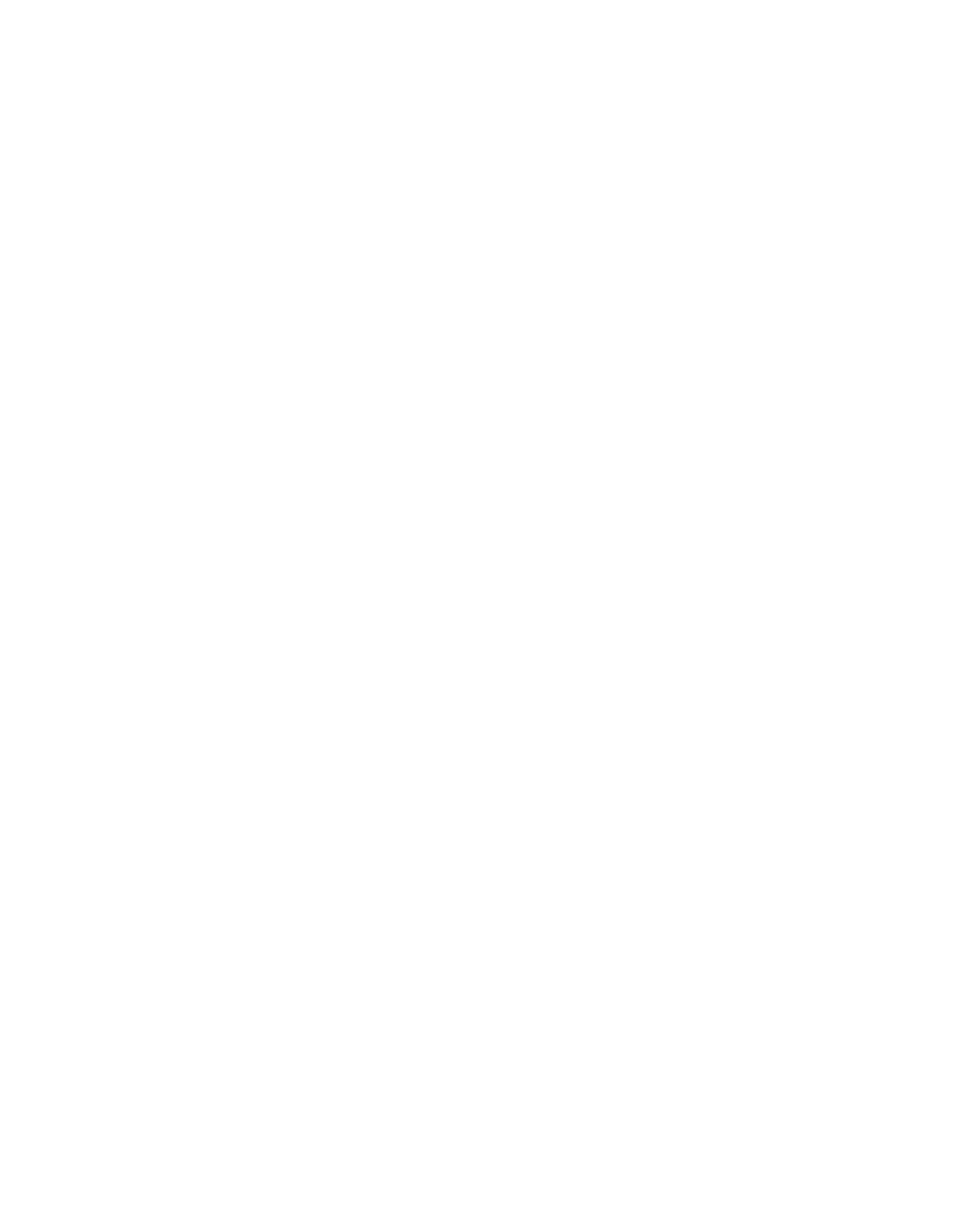## *Connection 2:* For Family

The one relationship that we all are born into is our family. Family is a little different than most relationships. This relationship is known for unconditional love. 

Does that mean that you can treat your family any kind of way that you want? Absolutely not! Just because love is unconditional, doesn't mean you can abuse it. On the contrary, because it's unconditional, you are expected to give and do more.

A family is a group of individuals who all share a similar relationship. The function of this relationship, like any other, is to *inspire*, *strengthen*, *comfort*, and *encourage* you for better in life.

You don't have to be blood-related to be called family. As long as you have a mutual connection of love where you trust, respect, and are loyal to each other, you are a family.

There is no relationship without struggle, especially family. There will be times where love might not be shown, but that's why we must communicate with one another and forgive one another. Relationships are only meant to become stronger and more meaningful, even after bad times. This is what the commitment of love demands!

### **My Experiences:**

Being ostracized from my family was the best thing that could ever happen to me. If it wasn't for being "strange" or a "weirdo", I would have been a slave to ignorance.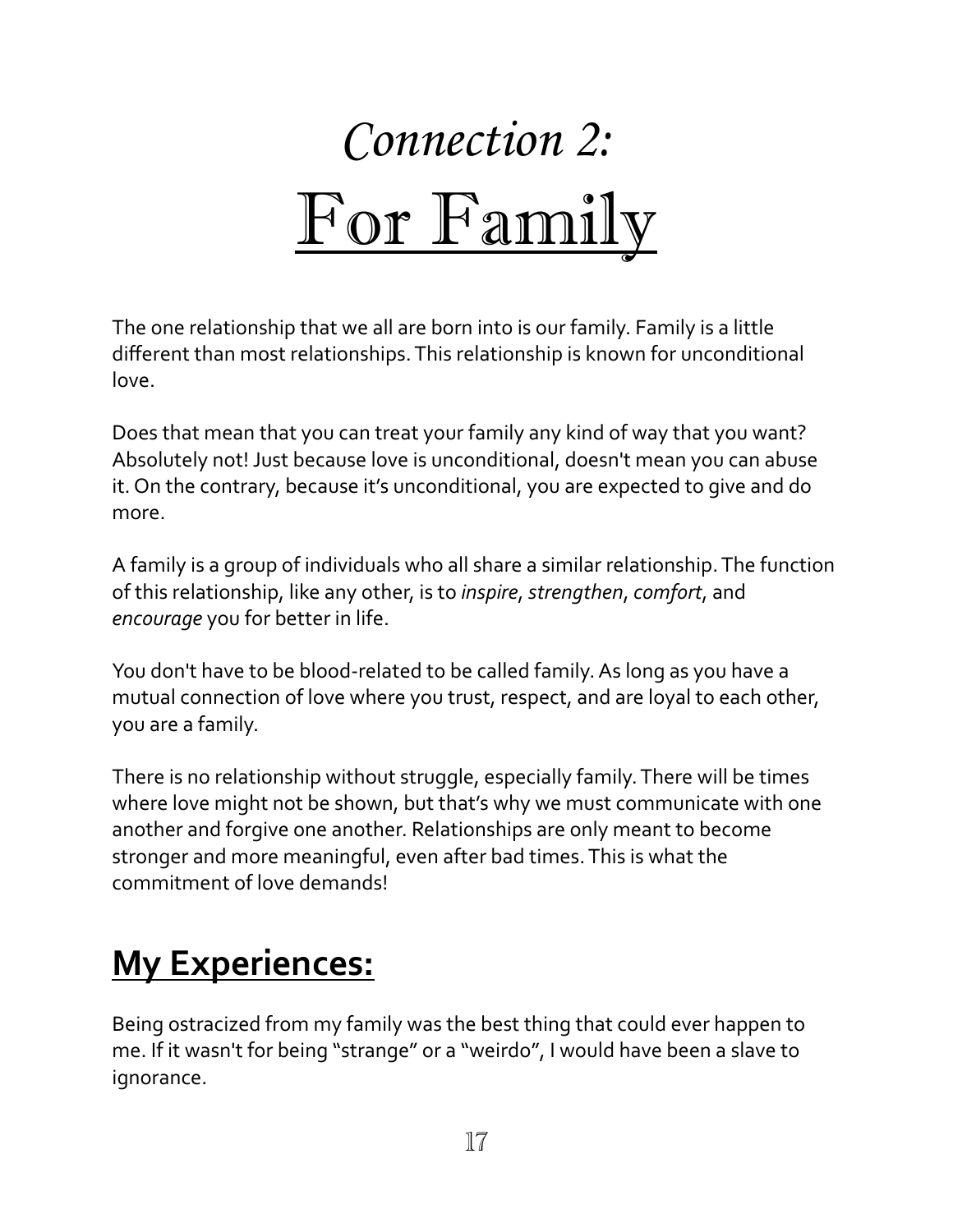My mother was corrupted by alcohol, so she was unable to take care of me my whole life. My father was M.I.A since I was born. Having an aunt and a grandmother to take me in when I wasn't their own was a blessing I will cherish forever. 

If it wasn't a mistake for me being born, how could my parents be so dysfunctional? Because I was a mistake! I quess I might as well make the best of my time while I'm here. Everything happens for a reason and you can rest assured that I was not a mistake.

Growing up with an older sister and cousins that followed family traditions, I stuck out like a sore thumb. Being more sensitive than most of my family, I was called "gay" or a "girl", but I am very thankful for that. Looking back on those days, I can wear a beautiful smile on my face because while they were trying to break me, they actually helped me establish myself.

After I told my family that I wasn't going to college after high school, I wasn't just the "weirdo" of my family, but also the "failure". It's funny because all my life I was told things like, "Go to college and get a good job" instead of something like, "Find something you are passionate about that involves helping people". I am not knocking college at all, but for me, I find it easier to partake in a battle if I knew and believed in what I was fighting for.

Family, where I come from, means an obligation. A group of people who are obligated to care for their own because of that title family. The status in society means more than what love dictates. But little does society know, behind that title lies theft, violence, corruption, hatred, indifference, and isolation. No family is perfect, but could we really be that off-course if love truly was our main focus?

#### **What I've Learned:**

- Loving someone doesn't mean letting that person do whatever he/she wants.
- Love does not enable bad behavior.
- Love is setting boundaries.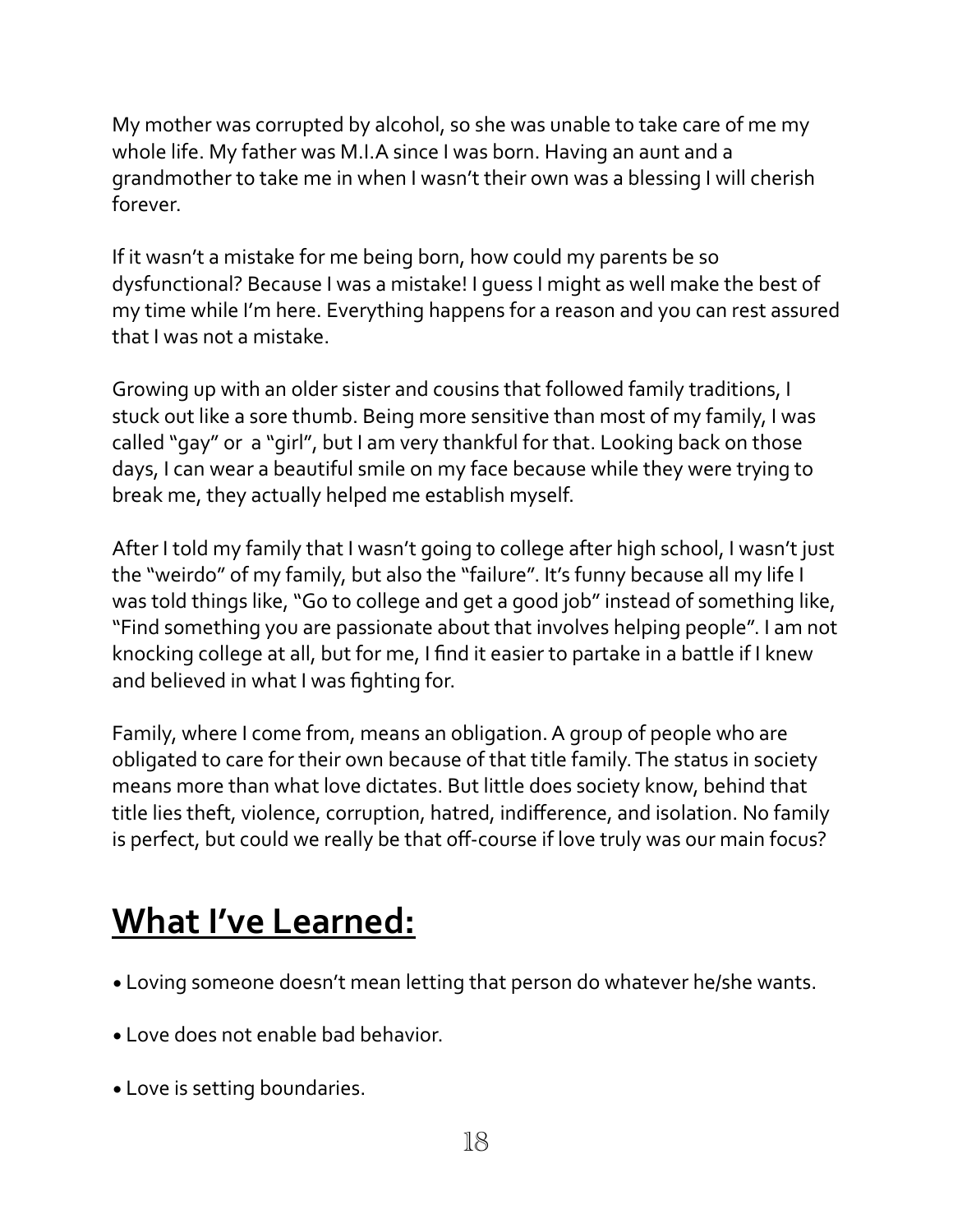- A family is supposed to be a place where we can be ourselves without judgement and criticism.
- Just because you are blood-related doesn't mean you will have a connection.
- Family doesn't accept errors, but seeks to improve.
- Family wants to set positive examples for its members.
- Family isn't selfish, but takes responsibility for their actions.
- Family might have an influence on us, but we still have a choice to be who we want to be.
- If issues occur in a family, its members must do their best to reconcile.
- Love contains no negativity or corruption, but embraces in positivity and truth.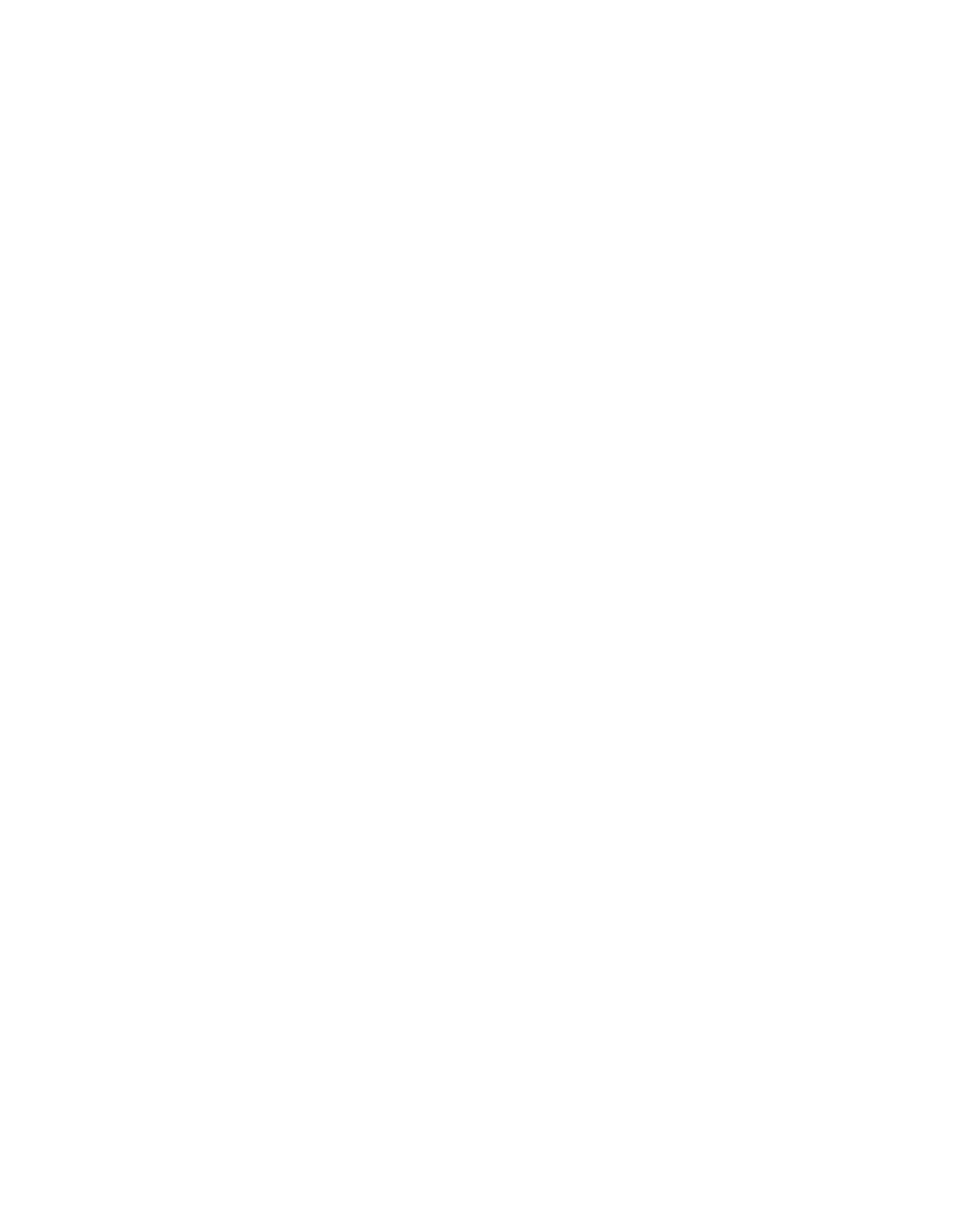## *Connection 3:* For Friends

Friendships are the most basic of relationships. How? Because the virtues of love, such as loyalty, respect, honesty, kindness, forgiveness, and sacrifice, all describe what a friend is and what all relationships consist of. (*Ex. Being in love with* someone is a deeper connection than a friendship, but the friendship is still intact.)

We need someone where we can share our lives, thoughts, feelings, and frustrations with. Family sometimes can fill that void, but it also feels that family are obligated to. It's a wonderful feeling to know we are able to attract people who will adore our characters and be able to called them friends.

Be careful when choosing friends! When you create friendships, you are giving those individuals the ability to hurt you. How? Because of love and its natural expectancy. Identify from the beginning who you actually have (*and don't have*) mutual connections with. Once you recognize the difference in good and bad friends, decide which individuals you want to stay connected with and which ones you're better off without.

A friend is someone who wants to protect, care and honor you. A friend is NOT someone who holds you back, talks behind your back, uses you, or corrupts you. Don't settle for being with someone who doesn't treat you how you're supposed to be treated.

A friend is known for their loyalty, trust and honesty. Even if you will disagree, a friend will desire for what is best for you; it's their duty.

The power of love is so strong in friendships that a friend can see your potential to do and be better when you might not see it yourself. Because of love, that friend is able to reveal your potential by making you aware of what you can do and could become.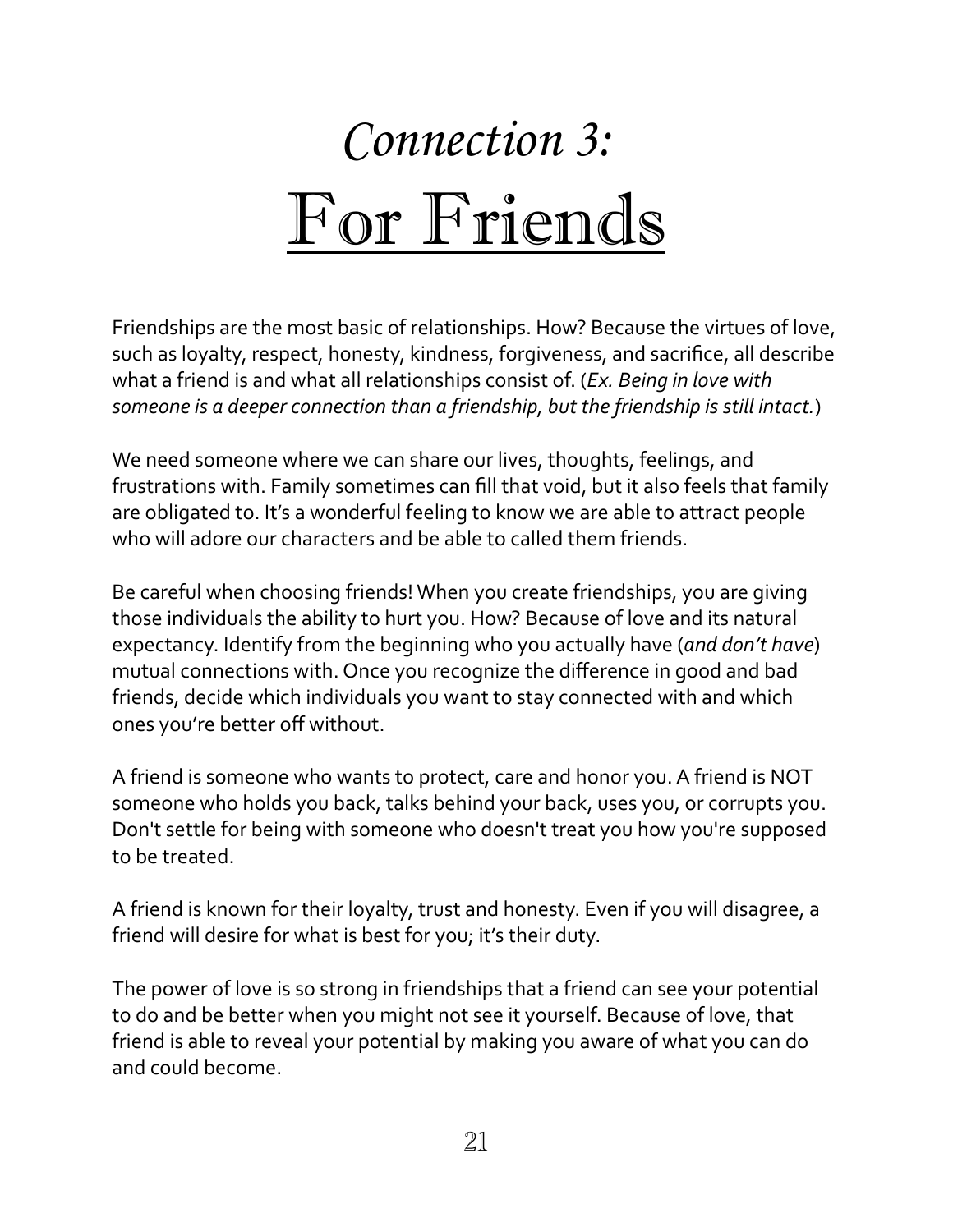Remember to be the person you want as a friend. Don't expect someone to be a friend if you're not acting like one. Don't pretend to be someone you're not just to have friends. Be yourself and you will find someone who will be interested in you. 

### **My Experiences:**

It's hard to find people who are true to themselves, which makes it hard to find genuine friends. However, I was one of the lucky ones. I found three people who I shall call my best friends.

Having those who will listen to you when you go through your highs and lows in life is such a satisfaction that makes you feel appreciated. Being in solitude for most of my life, that type of appreciation is priceless.

But would I have found those people if I wasn't fulfilled with being who I am? Hell no! Because my friends are those who remind me of who I am and who I want to become. We discuss with one another, we have fights with one another, we travel with one another, and most importantly, we have faith in one another.

One day, one of my best friends said something that I didn't like. Being his friend, I forgave him, but I also gave him a heads-up that I didn't expect to hear that again. I haven't heard it since and was it because I forced him not to say it? No! He didn't because of the friendship we have together, which is bounded by love.

Even friends aren't perfect. Another one of my best friends back in the high school years told me that I was, "f\*cking dumb", for not going to college. That was the same friend who failed college and almost committed suicide when he was in college. It was from those early experiences did I realize that we must take pity on those who don't understand because they don't recognize truth. Unfortunately, most people find life easier to do what others do and/or do what other people tell them to do instead of doing what they want for themselves.

I hope to have more friends in my future, but it's hard to create friendships with those who are indifferent towards the virtues of love. I will not be friends with those who will hold me back, since life is hard enough as it is. I want to meet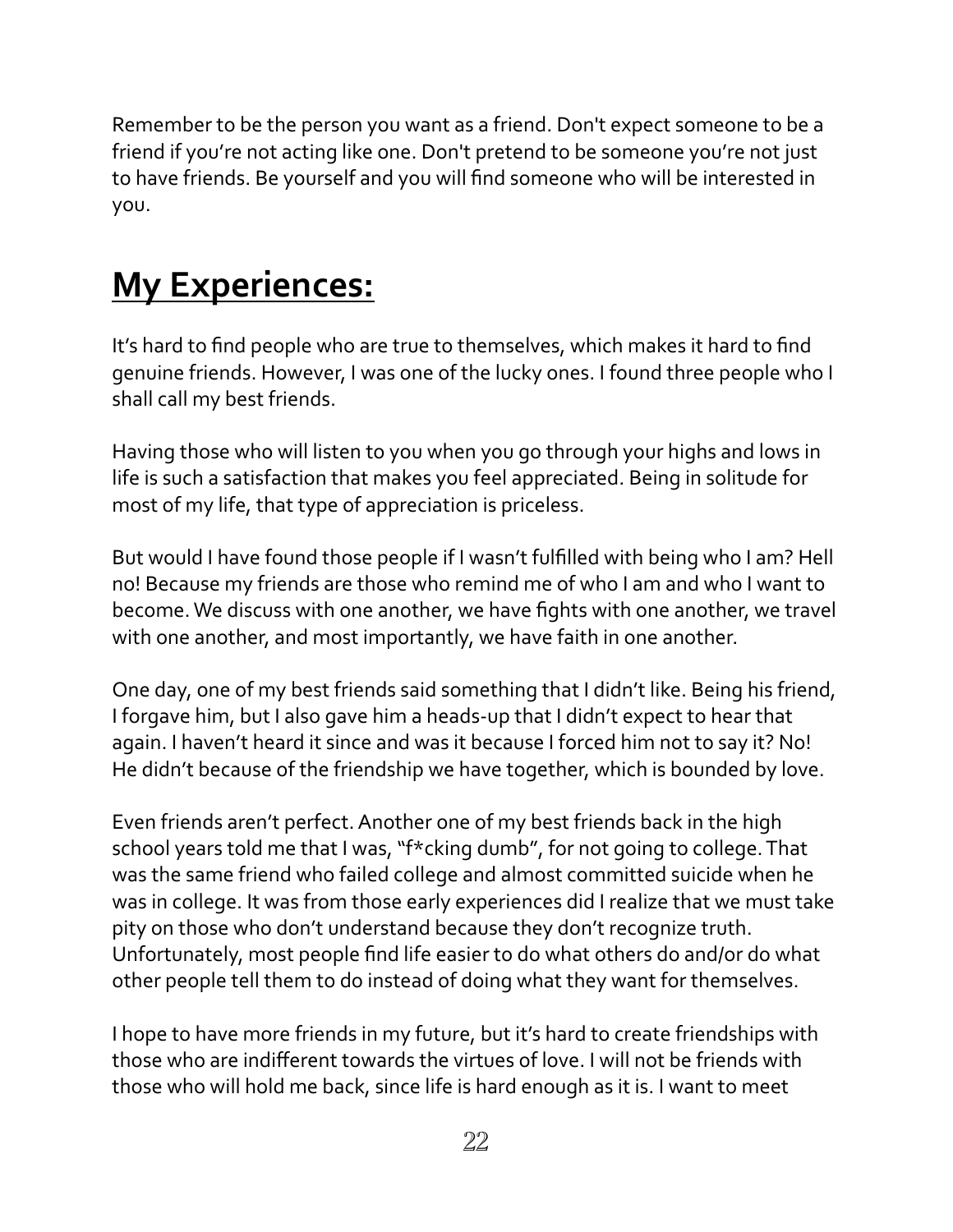those who will invest their friendship in me for I can invest my friendship in them because it's that connection that will make life easier to go through.

Life is not meant to be lived alone. I will not resort to escaping my problems by giving my time to drugs or alcohol when I can solve them with the support from those who are in my circle. The best remedy for any issue in life is and will forever be love.

#### **What I've Learned:**

- A friendship is a responsibility.
- We seek to be friends with those who remind us of ourselves or who we hope to become.
- You don't have to be friends to show respect.
- Interacting with friends is the best way to cope with problems in life.
- Friends won't make you do something you don't want to do.
- Friends will be honest with you, even if it might hurt.
- The only way friendships can fail is if characters change.
- If someone is intentionally hurting, and/or corrupting you, that person isn't a friend.
- You have to be friends with each other before being in love.
- A mutual connection is the foundation of a friendship.
- Friends aren't meant to be in a sexual relationship.
- A friend is someone who inspires you to do better in life.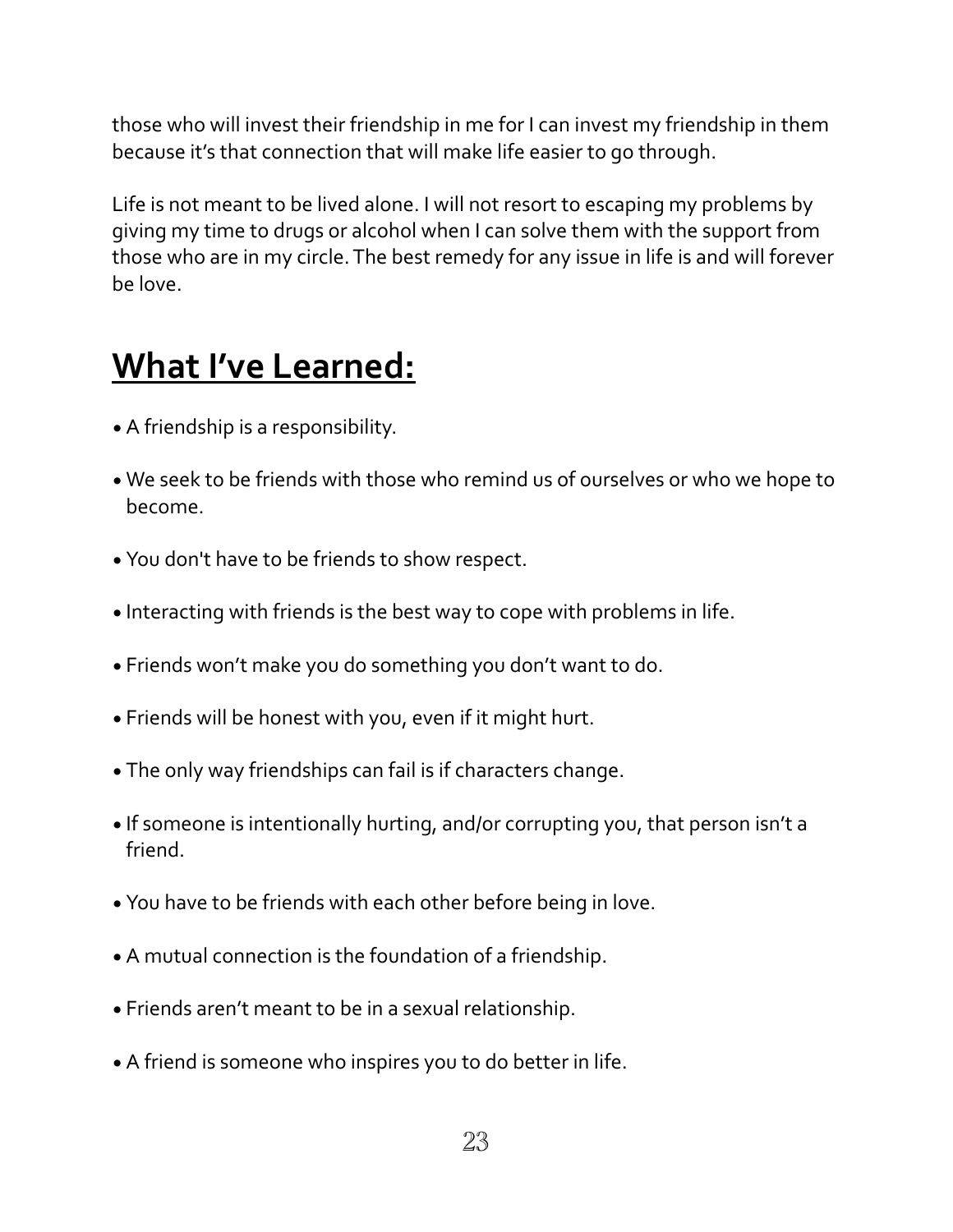- Love doesn't hold grudges, but forgives.
- Friendships can survive being apart, but must keep in contact.
- Love contains no negativity or corruption, but embraces in positivity and truth.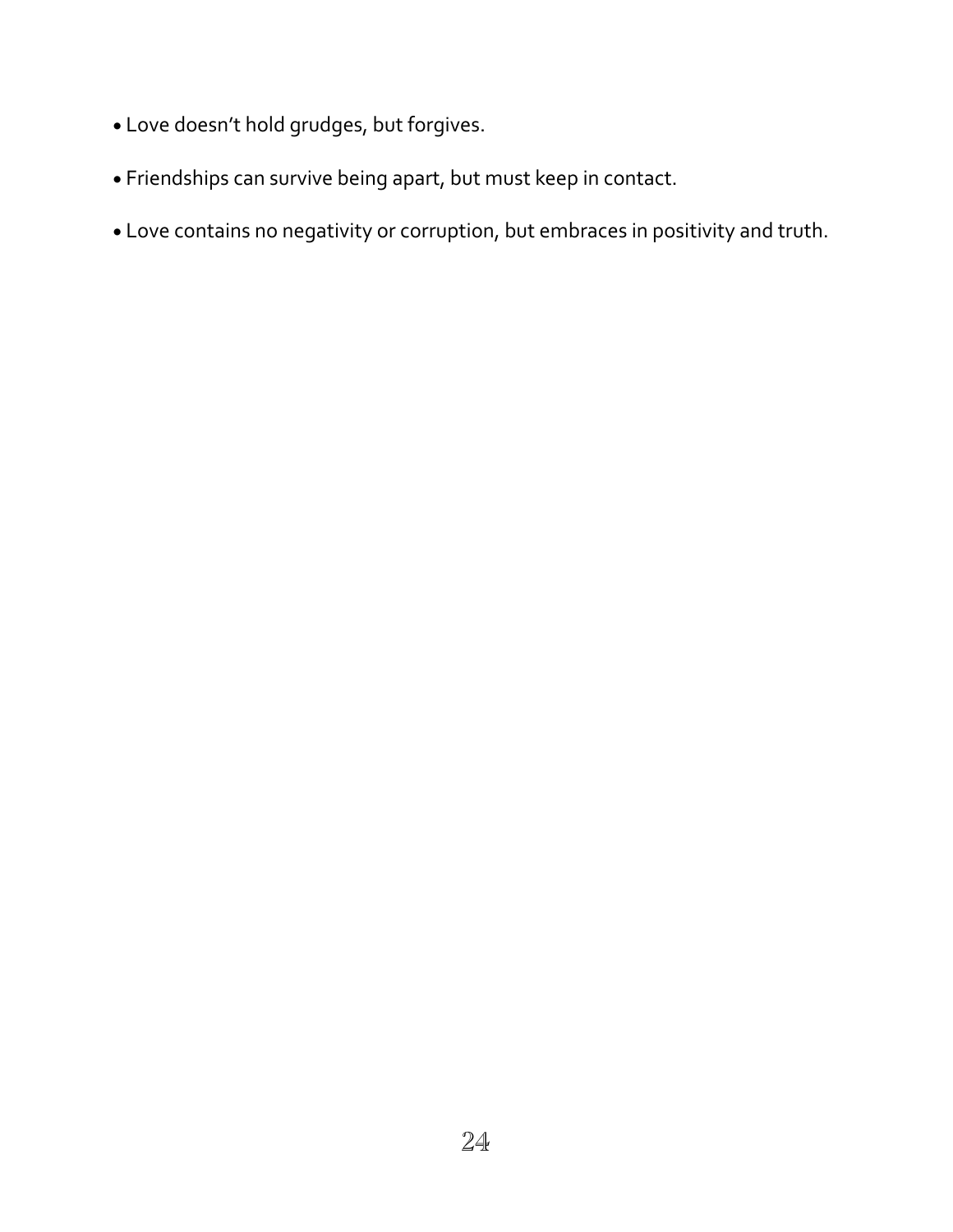### *Connection 4:*

## For Significant Other

There is a difference between love and being in love. When you love someone, you're giving who you are to the relationship. When you're in love with someone, you're giving who you are to the relationship and to the person. (*Being romantic is a* way of giving yourself to someone. You are expressing yourself in a more intimate *and sincere way.*)

Romance and intimacy is what makes being in love such a pure state of love. Why? Because you can't express yourself on that level in any other type of relationship. We crave the affection, acceptance, and comfort that flows when we bond in mind, heart, and body with the one we are in love with. The mutual connection is so powerful that our feelings aren't just our own anymore, but each others, and we will do everything we can to make sure that each of our feelings are kept safe and protected.

Because this love is so pure, it's also the hardest to find. Being in love is more than a physical, mental, or emotional connection; it's a spiritual connection. The love is so overwhelming that it feels as though your significant other was created to live life by your side as your partner. With that in mind, you can see how difficult it would be to find that type of connection.

You can even be in love with someone who isn't in love with you. That is what you call unrequited love.

But why would you be in love with someone who doesn't feel the same towards you? 

We don't fall in love to expect it back, but because we admire that person. We admire the character of that person: How that person treats us, treats others, and treats his/herself.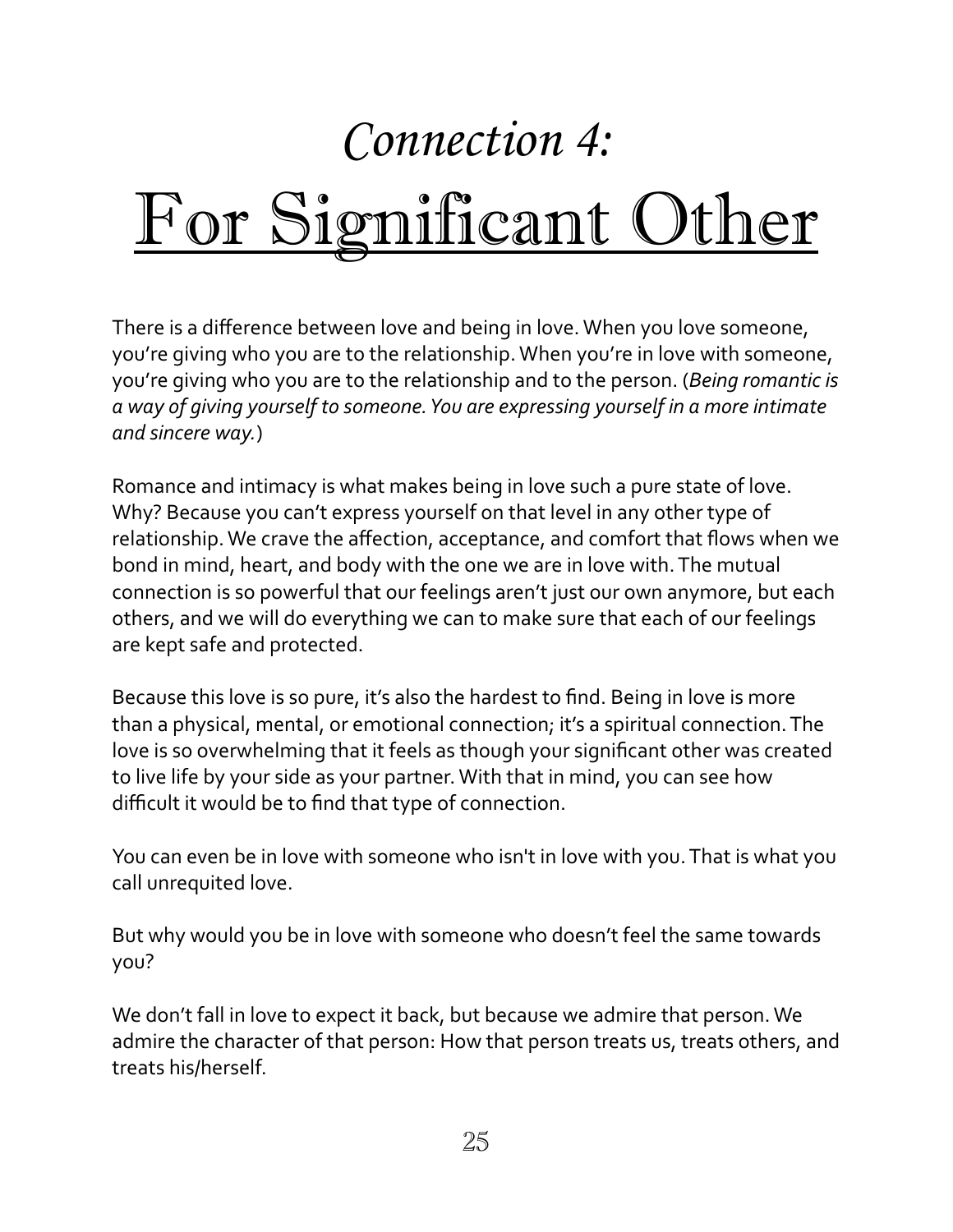Also, unrequited love can bring a lot of pain. How? Even though we admire that person, we will still tend to seek that person to fall in love with us for we can have that mutual, beautiful connection called being in love.

What about sex? Is it okay for people who are in love have sex?

Love has been abused and became an excuse to have sex in relationships. Sex was not intended for any relationship except marriage because with love and only love are there more ways of pleasure without corrupting the innocence and purity of individuals.

Pleasures such as cuddling, holding hands, and kissing can replace the desire for sex, but only if the one you are in love with means more to you than yourself. We don't want to take away the innocence of the one we are in love with. We want to protect our lover's purity (*even if he/she isn't a virgin*) and wait until the day we decide to make our love an everlasting commitment (*marriage*) before we engage in the most intimate, sacred, life-changing action such as making love.

Think about it: If you are truly in love, do you have to have sex to be happy?

### **My Experiences:**

I have three great motivations that encourages me to live my life:

1. God.

- 2. My mission (*[www.voicegroup.org](http://www.voicegroup.org)*).
- 3. My significant other.

I do not have a significant other right now, but when I do, she will be my great source of happiness. The thought of having a beautiful girl in body, in mind, and in spirit, that chooses to be the one who will protect my heart is such a magnificent thought and sensation.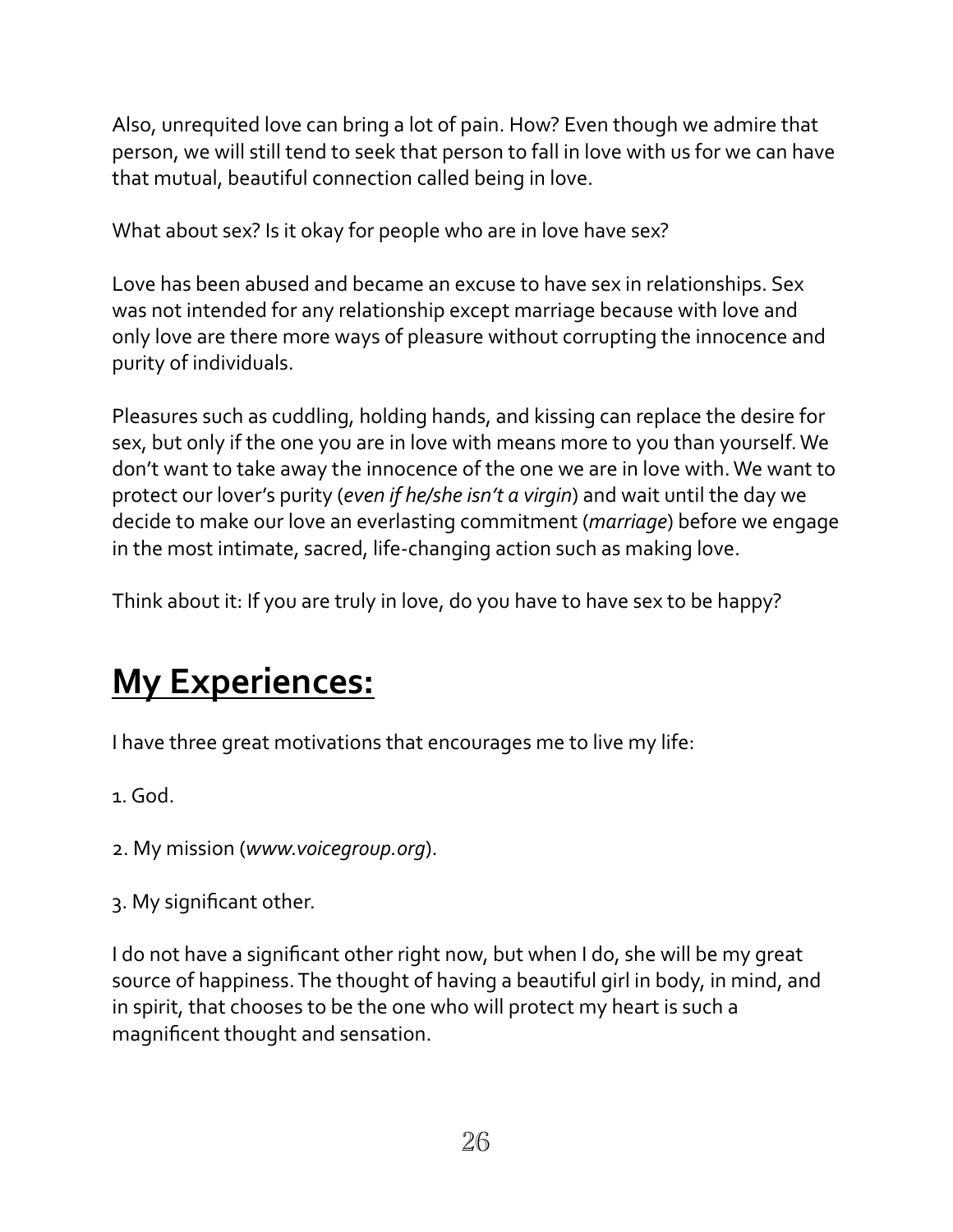I can't help but to feel this terrible loneliness. I need a girl who I can express myself to on a intimate level. I need a girl I can kiss and caress while she acknowledges my deepest feelings. I am not saying I don't appreciate my family and friends, but the connection from this girl has its own void to fill in my life.

But there's a catch. The truth of love is that it's free. I can't have a girl just because I believe I need one. A girl has to accept me before she can be mine. But who am I? I'm not popular, I'm broke, I don't have any serious accomplishments, etc. What girl will accept someone like me? That question right there is the key! Because I have nothing to offer a girl except myself, I know she is the one when she accepts me and that will be the girl that I will live and die for.

What if I never find her? Should I sell my soul, abandon love and just use "amor" to get sexual pleasure from females? Well, only if the value of love comes from my life and not from itself. I can't give up just because things aren't the way I want them to be. Even if I can't find my lover, I will still let everyone else know what love is for they won't miss the opportunity to find theirs.

I recently met a very beautiful girl that I wanted to establish that connection with, but I was unable to. She liked me as a friend but didn't "accept" me. Even though we were just friends, we still engaged in sexual activities and that confused me. How can a girl share so much of herself with a guy she doesn't "accept"? It was hard and I really loved our friendship, but I couldn't see her as just a friend anymore since we explored that avenue in our relationship. I had to choose the lesser of two evils: Stay being friends with her while struggling with powerful temptations and chase after her with the hope of one day she will "accept" me, OR respectfully end the friendship and go our separate ways. I tried to stay, but it didn't work out, so I ended it. I wanted to stay being friends and continue to do what we did, but I couldn't because even if she didn't agree, I couldn't allow myself to continue to disrespect her, disrespect myself and disrespect love.

If you truly love someone, you want what's best for that person, even if what's best might not include you. I noticed that most people are more likely to try to justify a mistake and keep doing it rather than acknowledging that it's a mistake and doing better next time. I admit that I am sometimes guilty for that way of thinking.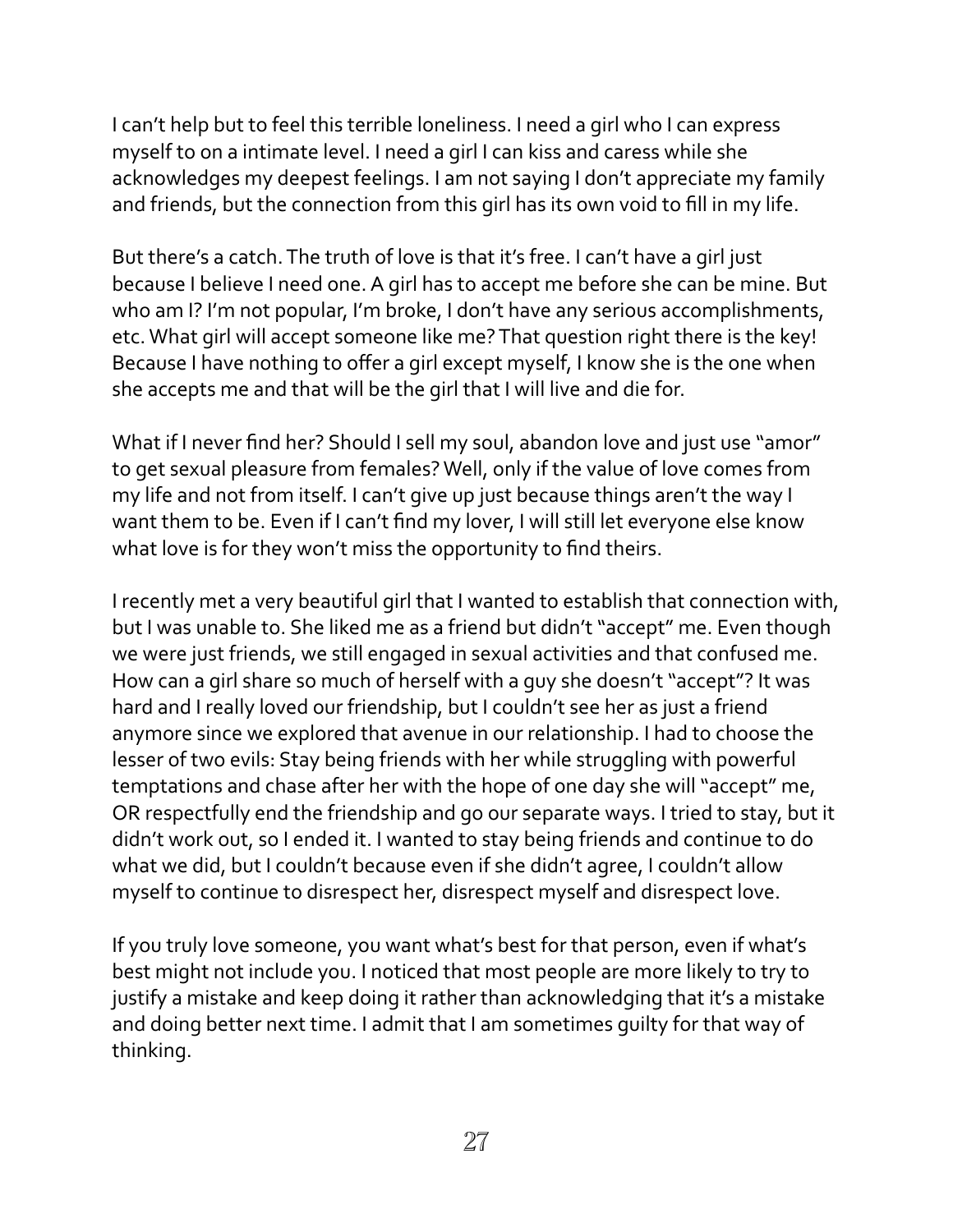It's so easy to get distracted from what's most important and sex is definitely a big distraction from love. It's such a powerful influence that is seems as though you can get possessed by it. But let's be honest, we can only get possessed if we allow ourselves to be. We can all agree that it's hard as hell to overcome, but even so, we can still overcome. I would rather die than continue to let sex or any other distraction keep me away from representing truth.

To have a girl who is my confidant, who is nurturing, who is my cheerleader, but who is also self-disciplined and self-assured is what I need to be complete in life. It's, in a way, where her soul and mine unifies as one where as we exist in our own universe. In that universe, there is only one code, and that code is:

#### "Our love will only be as strong as the love we have for our own selves."

#### **What I've Learned:**

- When you hurt the other, you are really hurting yourself.
- You wouldn't hesitate to give your life for the other.
- Sex before marriage corrupts love while sex after marriage allows love to prosper naturally.
- Being in each other's company is true pleasure.
- You desire to fulfill each others dreams and goals.
- If you did anything to intentionally hurt the other, you wouldn't do anything less than get on your hands and knees begging for forgiveness.
- The love for each other isolates the both of you from society.
- Love cannot blind those who truly understand what love is.
- Being in love is an undying connection.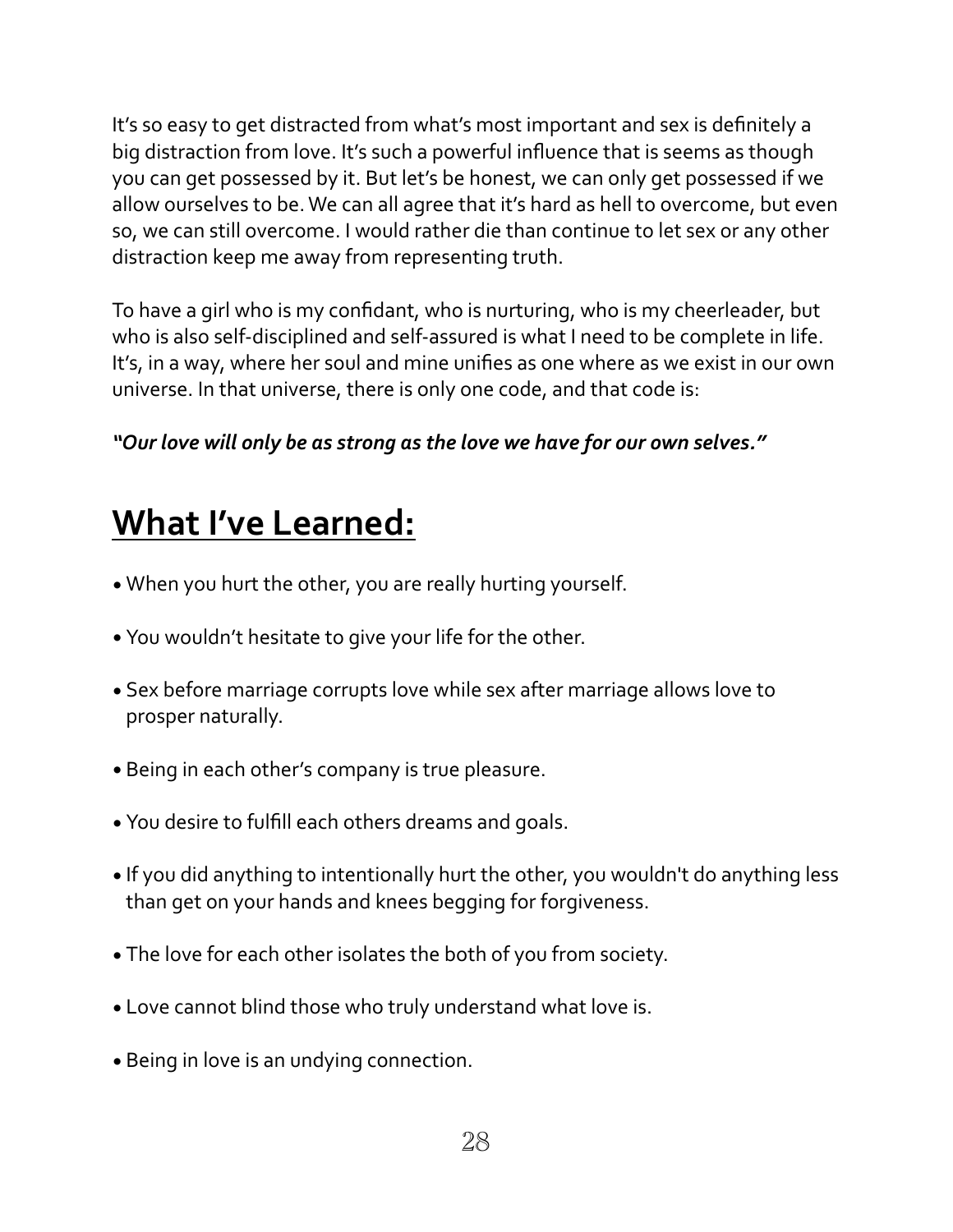- Can't be in love unless you love yourself.
- Can't fall in love unless you truly know who you are and what you want.
- When you fall in love with someone, you should already know who that person is, who that person could become, and who that person might choose to be.
- The phrase, 'I love you', means I trust you, I am honest to you, I care for you, I am kind to you, I am loyal to you, I will forgive you, and I will sacrifice for you.
- It is only love when you can see that person chooses to want better for you and for him/herself.
- There is no such thing as 'taking a break' in relationships.
- The phrase, *'I* love you', is also another way of saying thank you. ("Thank you for *being* who you are because you have given me a happiness that I couldn't give *myself."*)
- Love cannot fail, but people can misrepresent what love is.
- A relationship is only as strong as the individuals in it.
- Love doesn't mean to endure/stay in a unhealthy relationship.
- Even though we make mistakes, there should be a line that should never be crossed. (*Ex. Cheating and physical abuse.*)
- There is a difference between love and infatuation/lust.
- Love contains no negativity or corruption, but embraces in positivity and truth.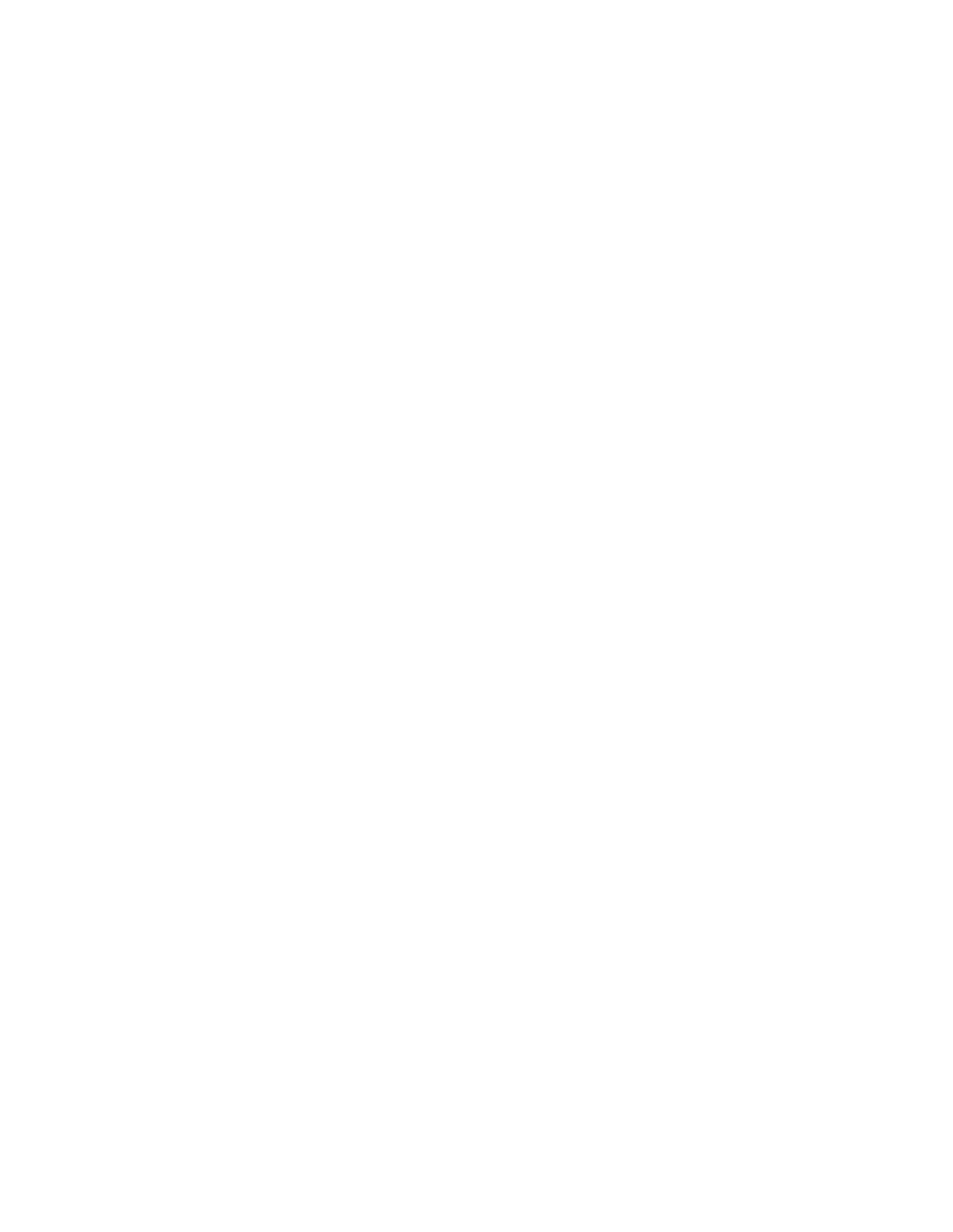## *Connection 5:* For Strangers

Yes! The only way to love others is to first love yourself.

Why? 

Because of the Golden Rule (*Treat others as you would want to be treated*).

We all want to be respected, accepted, and treated with kindness. As we seek to get those qualities, we also have those qualities to give others, **even a stranger**.

To love strangers, you must make a conscious decision that no matter what a person says or does, you are going to do your best to connect with them. You must make a commitment to yourself to love freely and without holding negative intentions. If you don't have love for yourself, then not only are you unable to make that commitment, you wouldn't understand the reasons to give love. (Plus, *you cannot give what you don't have.*)

You don't have to agree with or be in a relationship with someone to accept, respect, and care for him/her. Our place isn't to judge or assume the worst about anyone, but to show compassion and empathy in order to understand. We should know that we respond best with a loving attitude.

Love is being responsible for the well-being of others. When the opportunity presents itself, we are responsible to *inspire*, *strengthen, comfort, and encourage* strangers. 

How come?

Because we know, personally, how it would feel if someone treated us the same way (*Golden Rule*).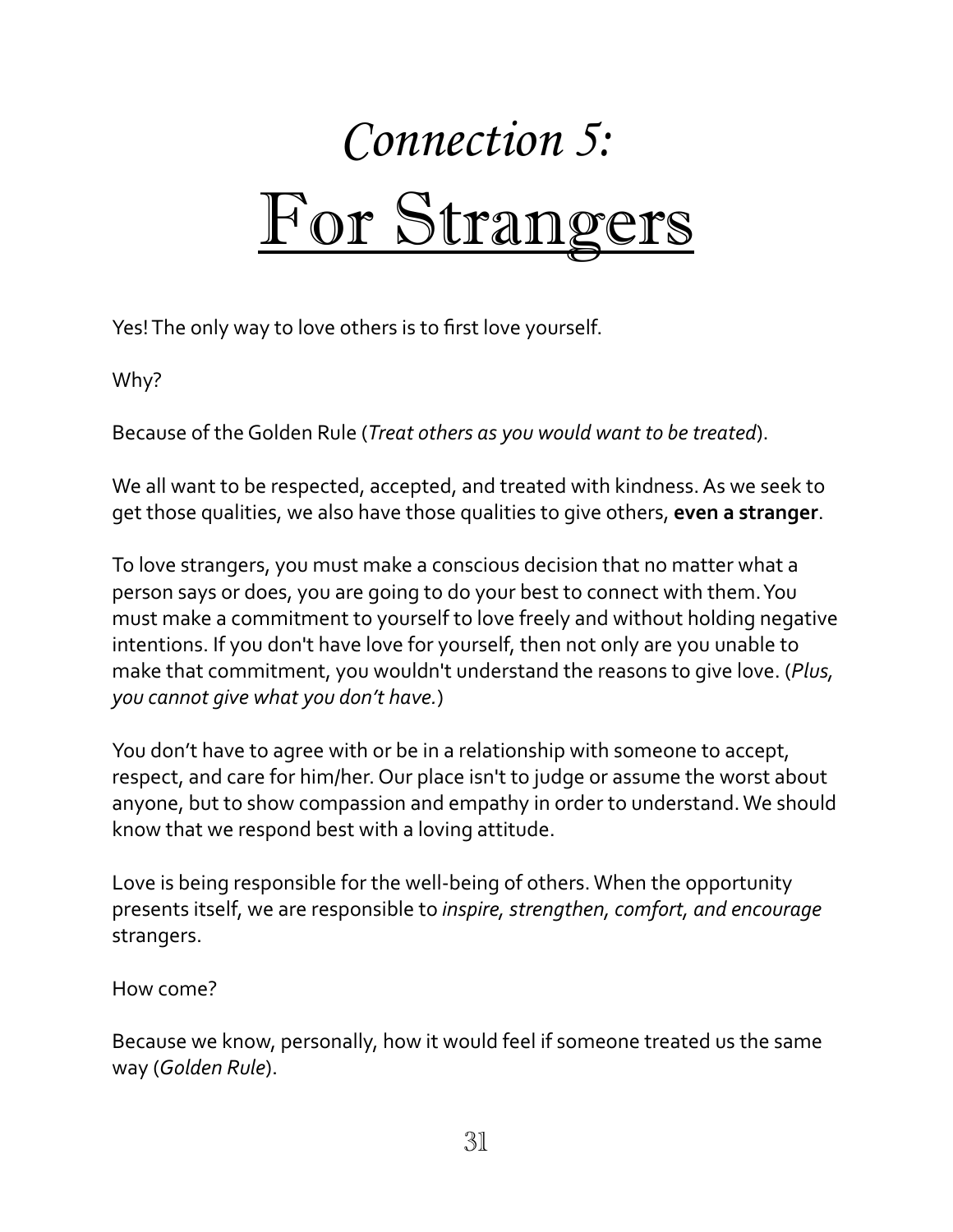Even so, we can and should always love those who treat us bad. Like I said before, that doesn't mean you have to be in a relationship with them. It means that you choose to love with one of love's most powerful virtues: Forgiveness. We forgive those who treat us bad because regardless of if they choose love or not, they still have the potential to love.

Everyone has the potential to love and to be loved. That is why we must do our best to connect with family, friends, significant others, ourselves and strangers!

### **My Experiences:**

I'm not a saint, but I seek to live that type of lifestyle. There was always something about helping people that made me feel worthy to be alive.

I still remember the story that I heard back in my middle school years of the quy who was going to commit suicide but would choose not to if he found one person who would smile at him. Well, he did commit suicide and that really impacted me. Something as small as a smile could have saved someone's life.

There are so many ways to show love that the only excuse to not give it would be because of selfishness. I am selfish at times and I hate it! I might see an opportunity to give love but choose not to because of either fear, being uncomfortable, being lazy, or might not care as much as I should. Although, there were opportunities that I did seize:

- During the winter times, a little old lady was struggling with shoveling her car out from the snow. I asked her if I could help and she said yes. I spent a good amount of time digging her car out as well as brushing the snow off her car. After I was finished, she said thank you and I left. She tried to pay me for my assistance, but she didn't realize that money was never and will never be the reason for my efforts.
- While I was walking through a college campus, I noticed that a student was trying to move a big box by herself. I asked her if I could help and she said yes. I grabbed one end of the box and she grabbed the other and we carried it to the front of her dorm. She said thank you and I left.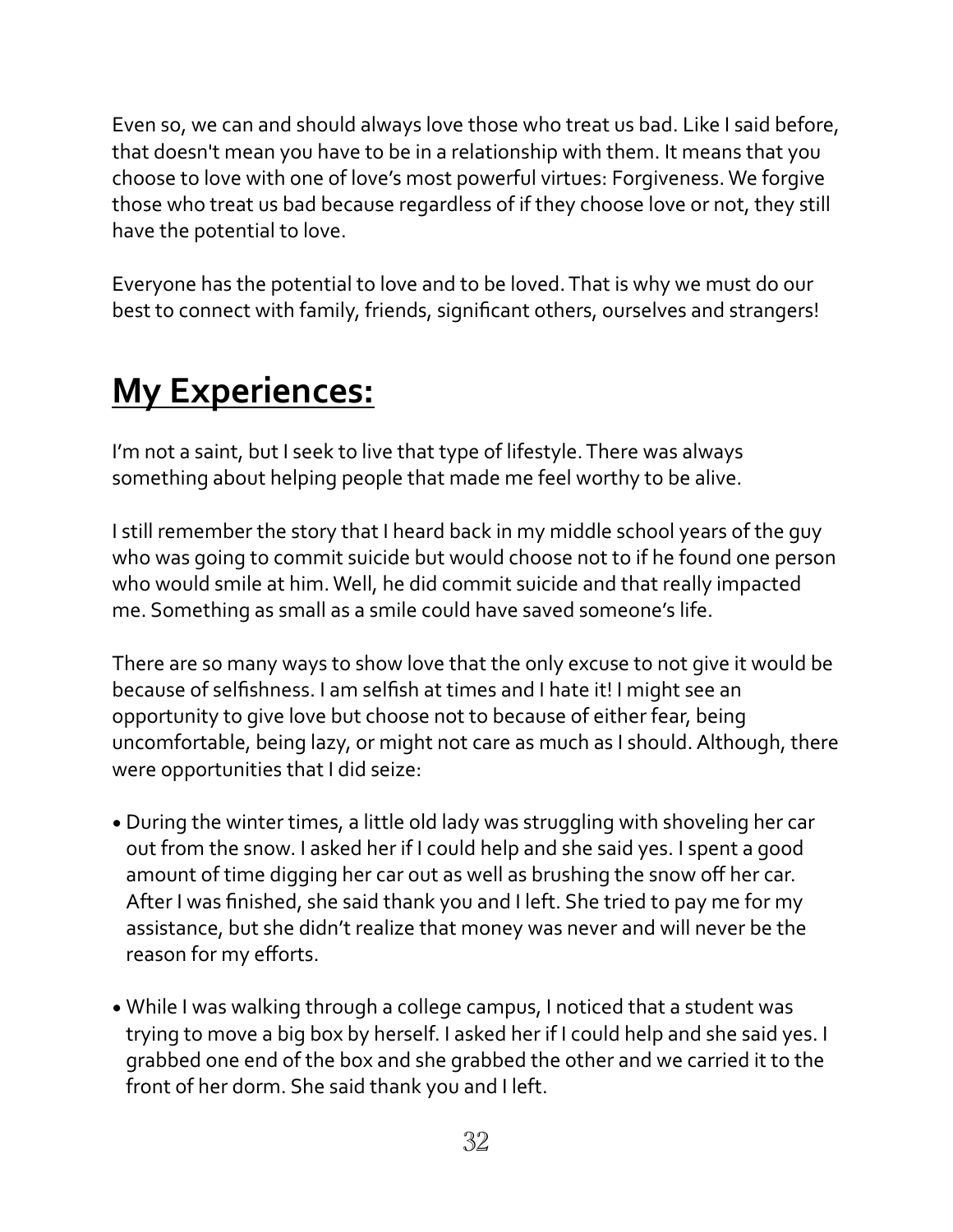• I was standing in line inside a market when I overheard a customer not having the right amount of money to get what he wanted. I gave the cashier the amount he needed and told him not to worry about paying me back. He said thank you and he left.

It was moments like those that reminded me why life is such a invaluable gift. There were those who came before me and those who will come after me, but right now is my time to experience love and to witness the power it holds.

I am the type of person who tries not to live based on assumptions and tries to treat everyone as innocent until proven quilty. I don't like to look at the worst in people, but I do have the habit of believing that everyone thinks and feels the same way as I do, which isn't the case at all.

If I would never accuse someone of stealing because of the color of their skin, why did employees used to follow me around in stores? If I would never go out my way to disrespect someone, why did a group of people in a car stop in front of me to give me the middle finger when I was just walking down the street? If I would never physically hurt someone who didn't do anything wrong to me, why would a group of people shoot me with a paintball gun when I was just riding my bike? Just because I choose to never do those things, doesn't mean the next person will choose the same and that is the reason why love is so precious!

Love is a choice. Would I really want to force everyone around me to treat me the way I wanted to be treated? Not unless I wanted to abolish free will! Why does it feel good when someone respects you, is kind to you, and acknowledges you, but hurts when someone disrespects you, is mean to you, and ignores you? Because they don't have to make us feel good or hurt us! We all have a choice!

We can't hold back! We all have something to give that can make a difference in the world, but if not in the world, then definitely in someone's life! Keep in mind that in life, we are not just responsible for the things that we do, but also for the things that we don't do.

(*I* truly believe that love is best shown by not just connecting with those who love us, *but trying to connect with those who might not love us back. Love can go that far, but the question is, are we willing to go the distance?*)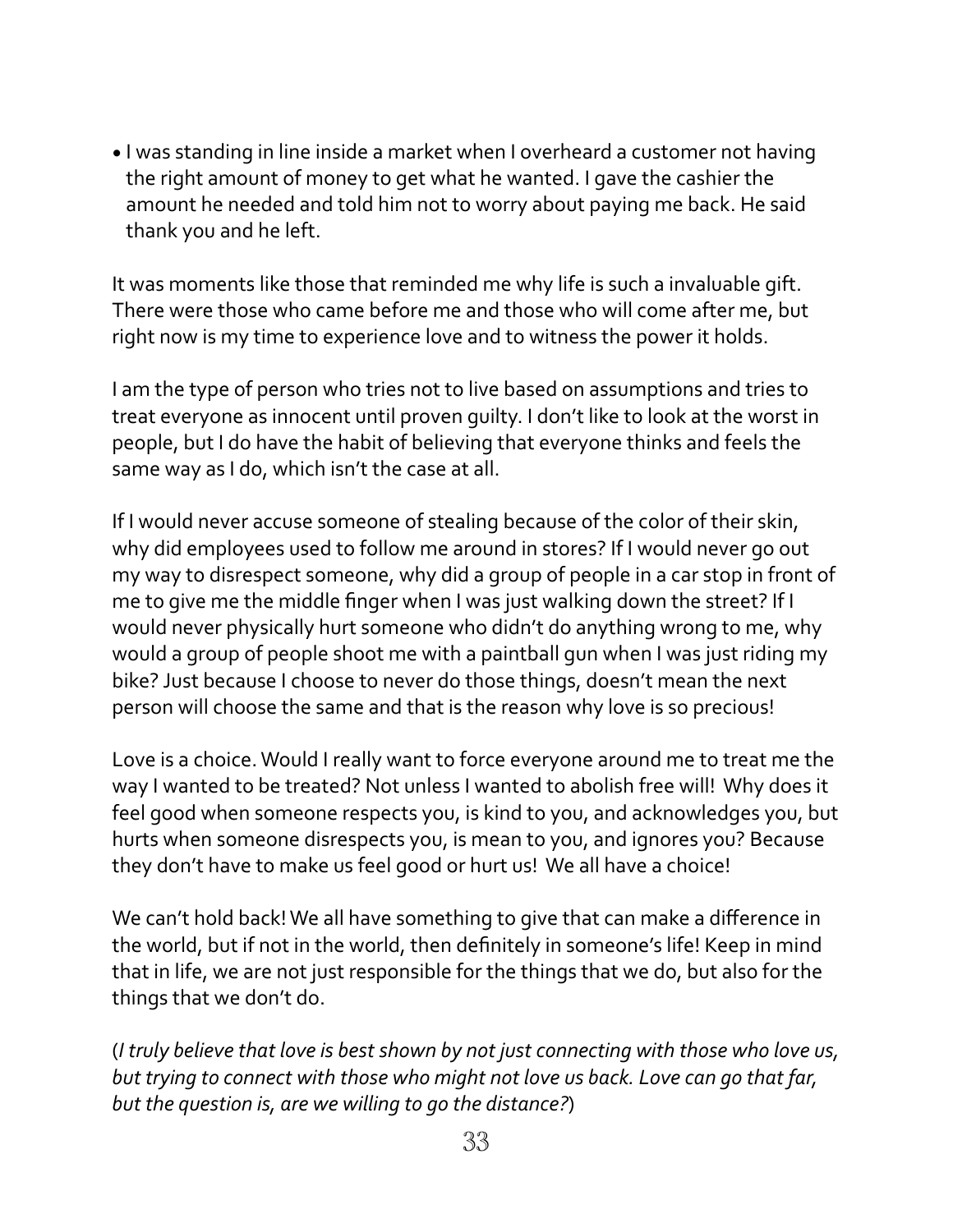#### **What I've Learned:**

- If you ignore the problems of others and don't do anything to help, then you are apart of the problem in society and not the solution.
- If you stereotype and judge others, you are not giving them room for improvement.
- No one's life is determined by their past, but by their choices in life.
- Everyone has the potential to do and be better.
- If we don't have anyone to believe in us or encourage us, it makes it so much harder to love ourselves.
- Empathy, compassion, and understanding are the only ways to truly inspire change in others.
- Those who stop lecturing the ones who do wrong are those who stopped caring.
- Any small action of love that shows you acknowledge others can save lives.
- You are not better than anyone in life because everyone has the same ability of change and improvement.
- Just because you haven't witnessed it, doesn't mean you haven't made an impact.
- Others might make it hard for you to connect with them just to see if you truly care.
- Love contains no negativity or corruption, but embraces in positivity and truth.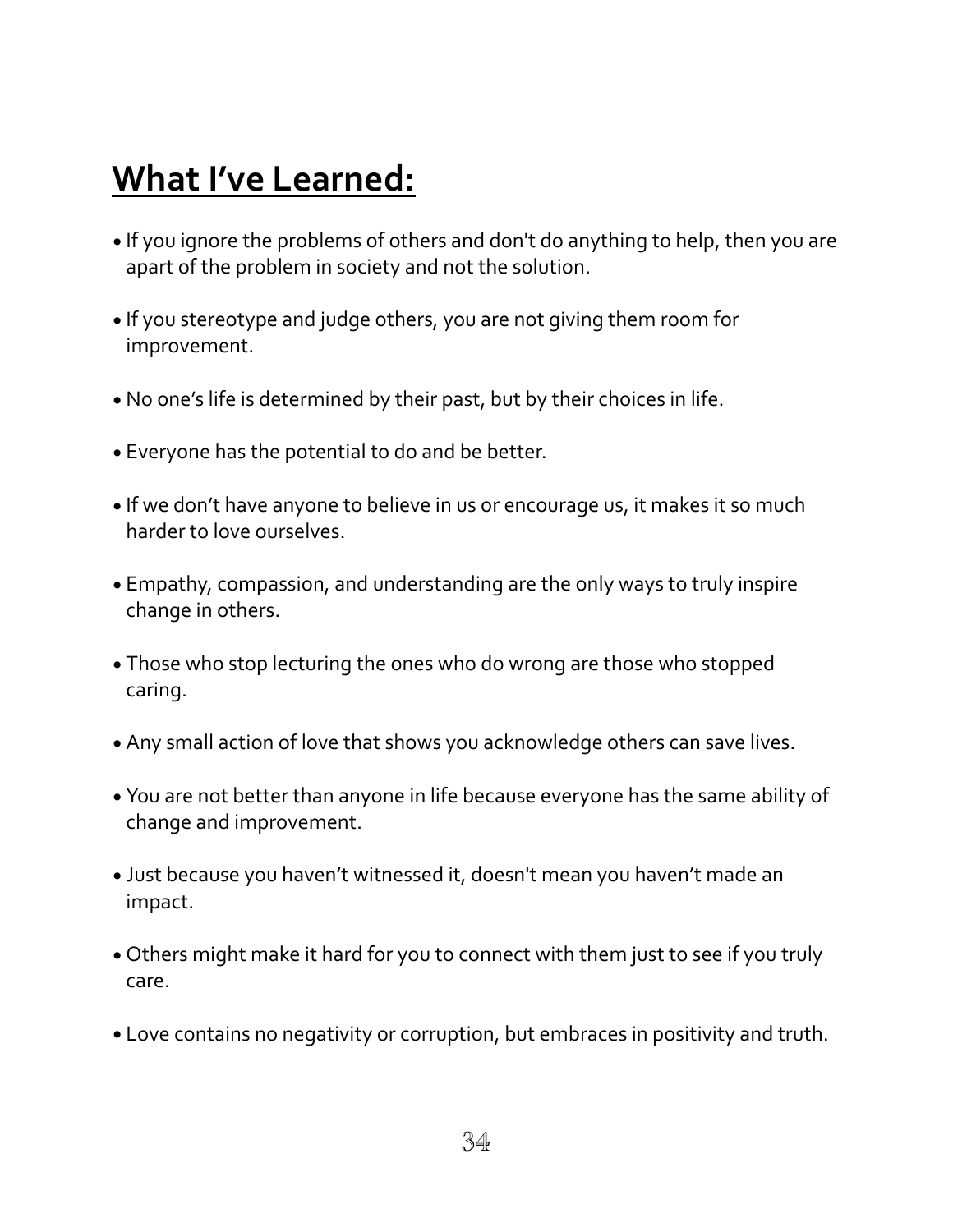## *Epilogue:* Represent Love!

With all the connections that love can create, the purpose of each connection is the same.

What is that purpose?

To be loving (Towards others as well as ourselves) for we can *prosper as individuals as well as a people.* With that purpose and only that purpose can we reach personal fulfillment in ways which we never knew we could. 

There is no limit to how much we could or should love. Our mission doesn't stop at connecting with family, friends, significant others, and ourselves, but everyone else as well.

Love is universal, meaning it applies the same towards everyone. Don't forget that it's also unconditional. We are not trying to control the actions or behaviors of others, neither take back our love if we don't get what we want. We must connect with others for the sake of love and it's ability to *inspire*, *strengthen*, *comfort*, and *encourage* everyone that it touches.

There are so many different types of people in the world, such as people who are different races, LGBTs, people who have different religions, etc., but we must once again be reminded: Love means accepting those differences because it's always the same.

We must adopt love into our hearts! We must change the way we think, the way we think will determine the way we feel, and the way we feel influences the way we act. Let us keep love as our main focus and as our greatest motivation!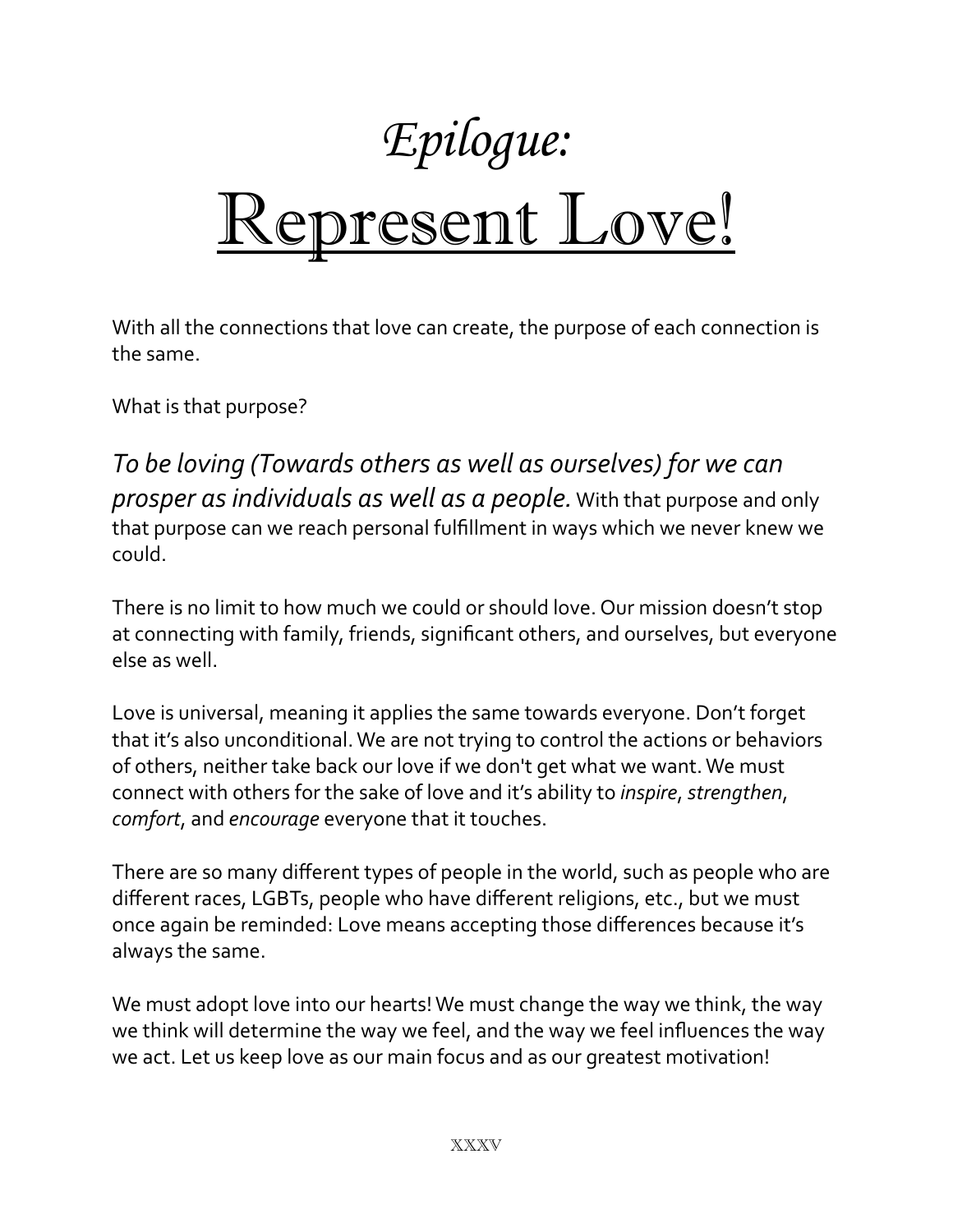Even if we represent love, that doesn't mean we will get it back. Like I said before, there will be those who will treat us bad, hurt us, mock us, do anything that will try to break us, but keep in mind that it isn't about how others treat you; it's about how you treat others. If others treat you bad, don't treat them the same way. It's exactly what Martin Luther King Jr. said,

#### *"Darkness cannot drive out darkness; only light can do that. Hatred cannot*  drive out hatred; only love can do that."

Remember, our goal isn't to make people love us, but to represent truth. (Only when you have a relationship with yourself can you endure negativity from others.)

It's time to start acknowledging who we are and the ultimate reason why we are here: It's love and only love. If we can't see that, it's only because we don't want to. 

#### **"Be aware that the destruction of love is not just through hatred, but** *indifference as well."*

We all have the potential to make a positive impact in life. Love, no matter how small, is never wasted. From kind words, to a smile, to a hug, to a compliment are all actions that can make a difference.

Anytime you want to know if you are representing love, just ask yourself some questions:

- Am I showing that I care?
- Am I being treated with respect?
- Am I being loyal to myself?
- Am I being honest?
- Can I be trusted?

We aren't going to represent love perfectly. We are not perfect and to be honest, we weren't supposed to be. How do I know? Because of the redeeming virtue of forgiveness. We are only meant to do our best.

Even if we aren't perfect, we must view love as perfect. There has to be a standard for which we all will agree upon and will abide by. We cannot keep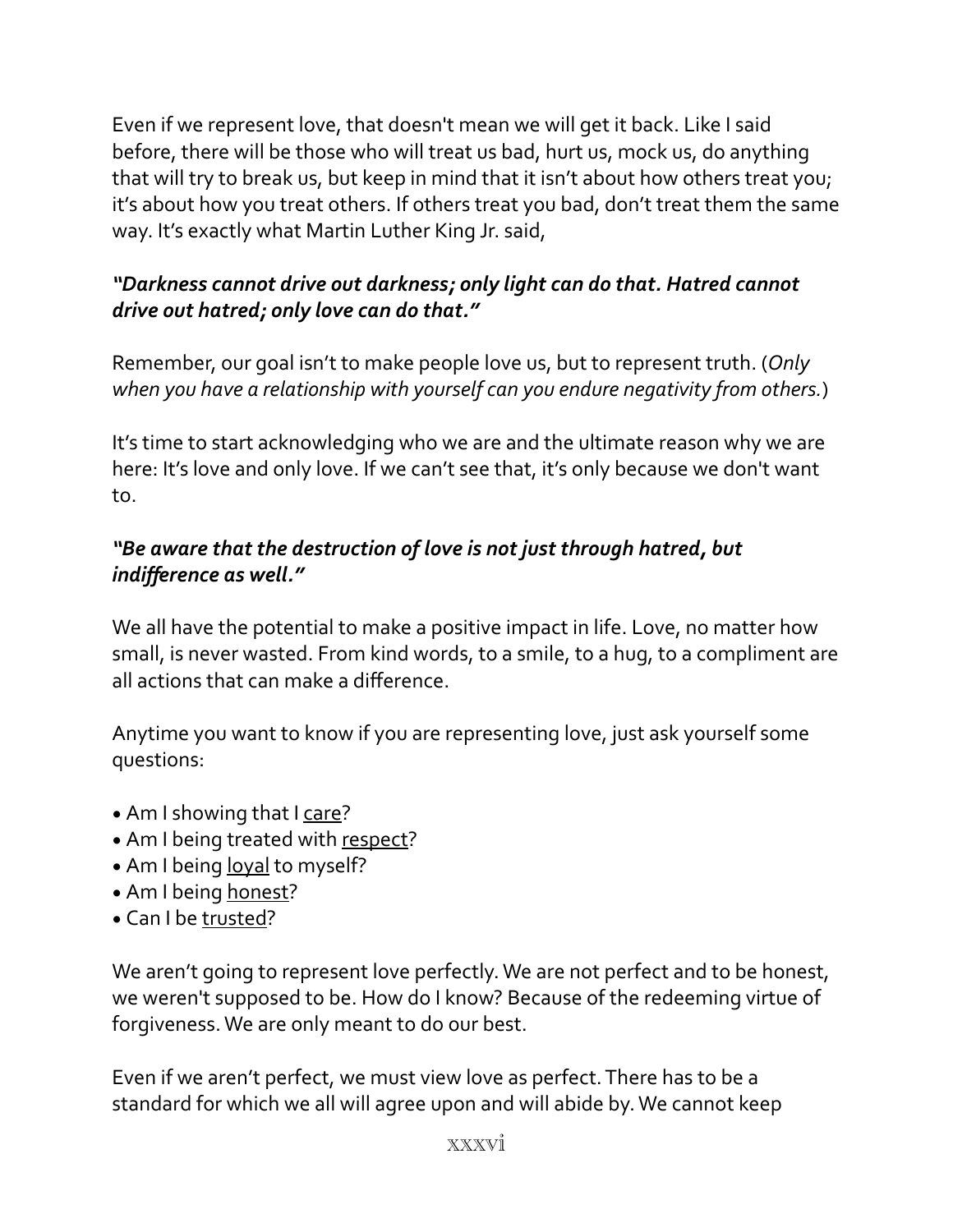redefining love. By this SET definition, let us redefine ourselves. When we claim love and do everything that contradicts it's value, we are not only taking away from ourselves and others, we are also taking away from love.

Let's not ruin the reputation of love! Let's not be ignorant and indifferent towards its value and significance in life! Let's move in one direction with our vision fixed on **Rediscovering What's Most Important!** 

Girl: Are we only able to love people? Is it a mistake to say that we love something like music?

Wise one: No, love is not limited to just people. We can love music, or a house, or a type of food, or even a color. Remember, love is a connection that creates fulfillment and we love what gives us that feeling of completion. With this definition, love has no limit.

Boy: But doesn't that mean we can never be truly happy if we have no limits of what can fulfill us?

W<sub>ise</sub> one: The state of happiness is not by having everything you could have, but by being satisfied with what you do have.

> A example from my book: *Boy, Girl, Wise one*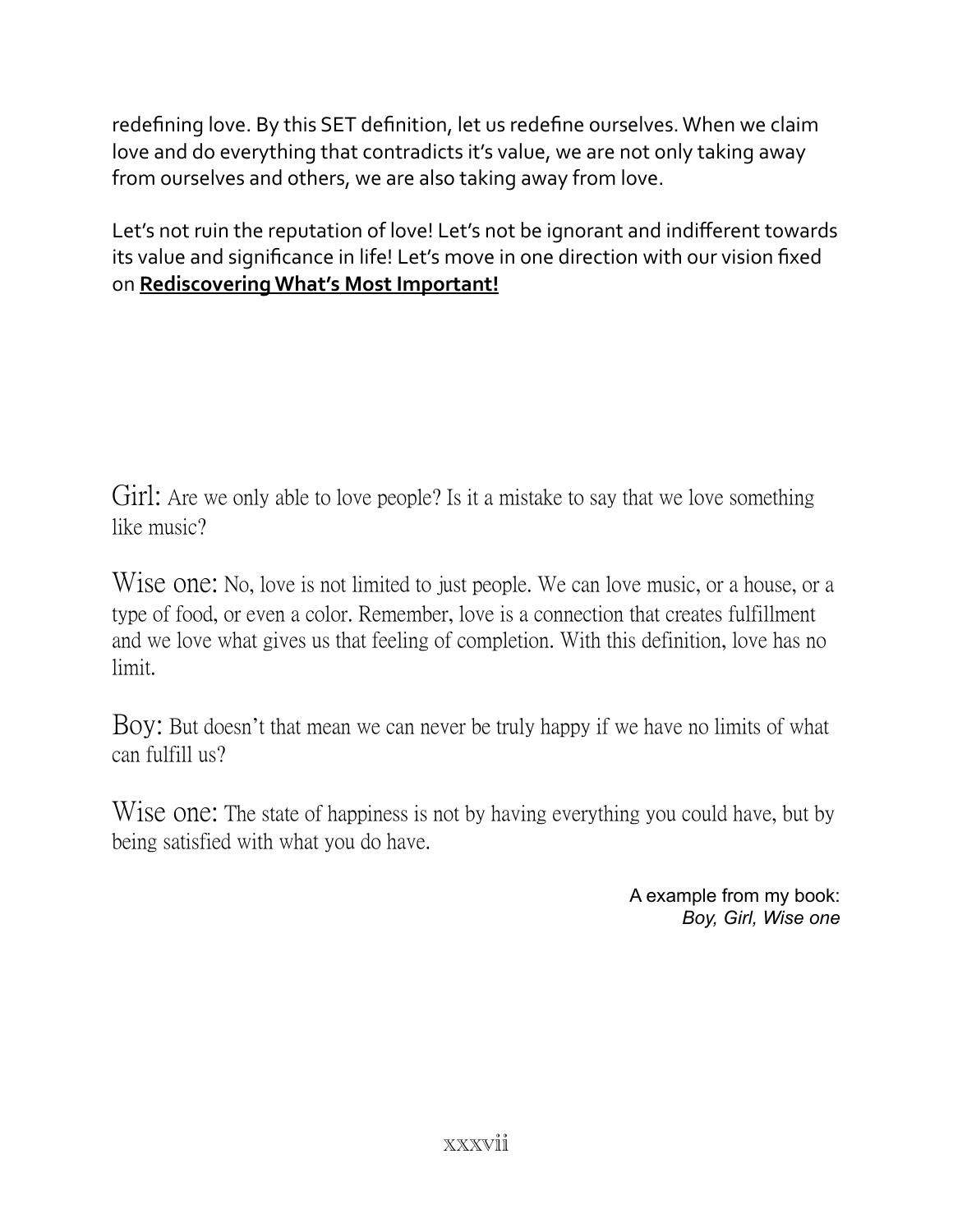## Virtues of Love

- •Acceptance
- •Caring
- •Commitment
- •Compassion
- •Confidence
- •Courage
- •Determination
- •Dignity
- •Discipline
- •Empathy
- •Faith
- •Fidelity
- •Forgiveness
- •Fulfillment
- •Grace
- •Gratitude
- **•Happiness**
- •Honesty
- •Honor
- •Hope
- •Humility
- •Independence
- •Integrity
- •Justice
- •Kindness
- •Loyalty
- •Mercy
- •Patience
- •Peace
- •Perseverance
- •Purity
- •Respect
- •Responsibility
- **•Sacrifice**
- •Selflessness
- •Tolerance
- •Trust
- •Understanding
- •Unity
- •Zeal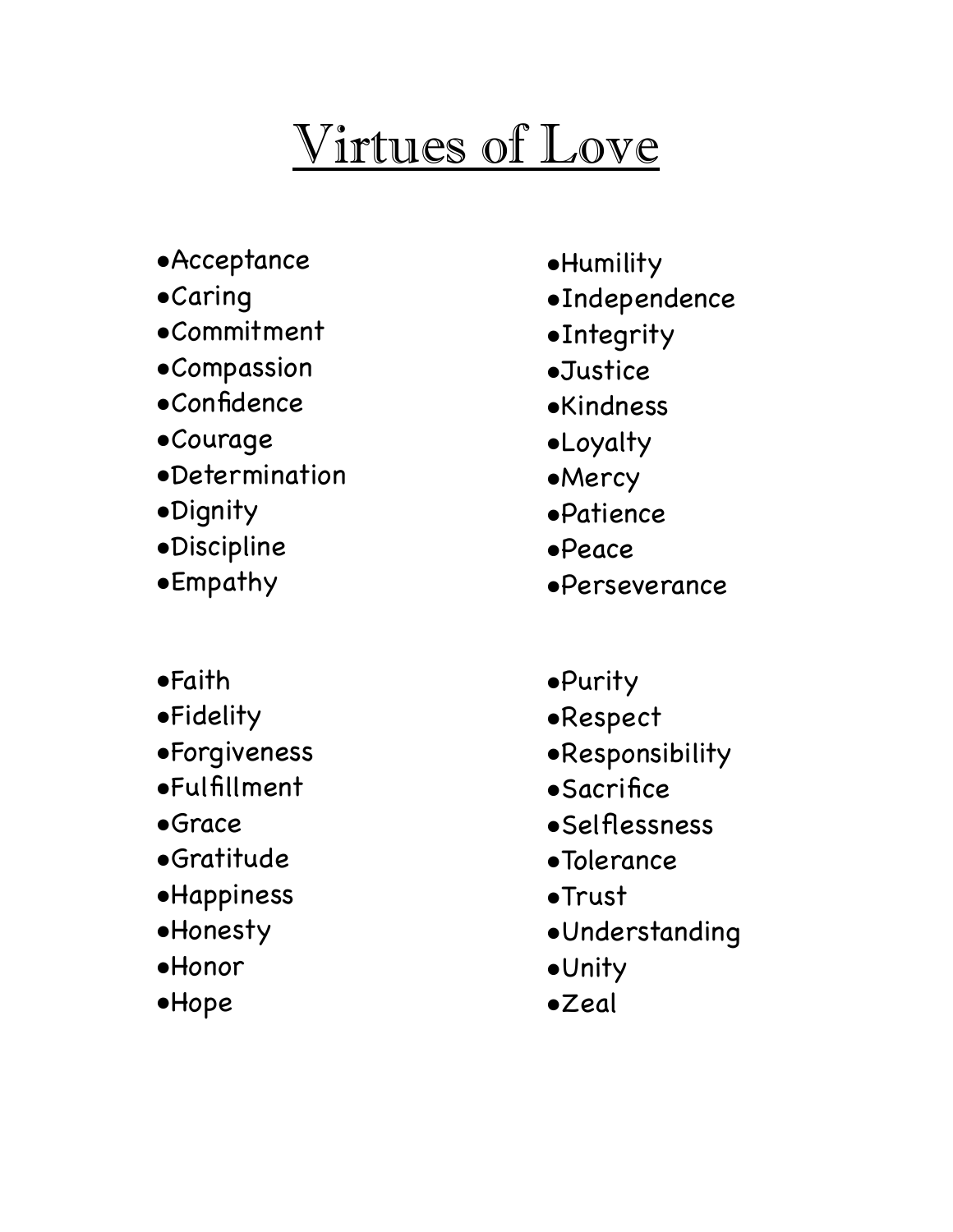"Then we knew what we must do. Our discovery is too great for us to waste our time in sweeping streets. We must not keep our secret to ourselves, nor buried under the ground. We must bring it into the sight of all men." *- Anthem,* Ayn Rand